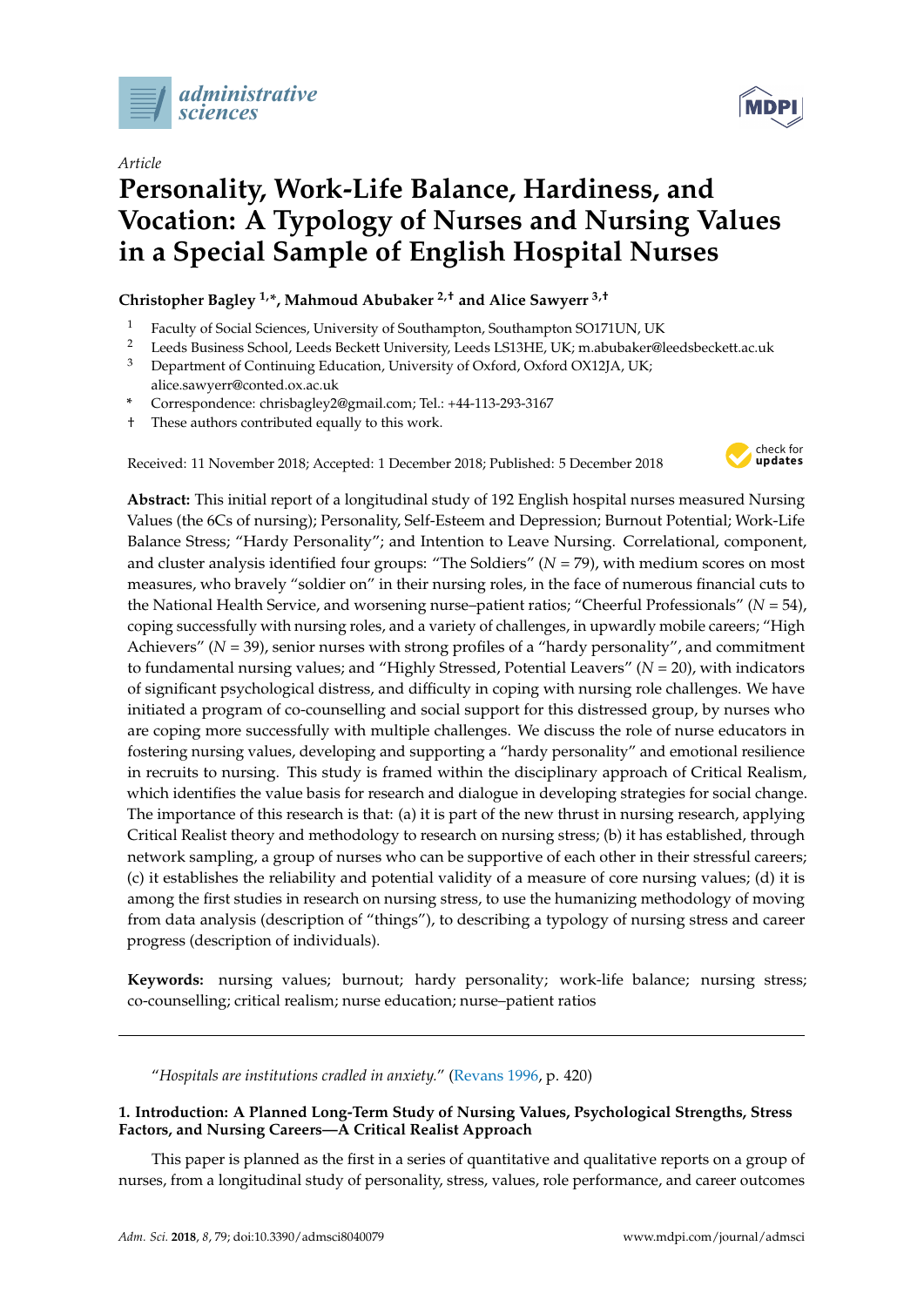in groups of hospital nurses. The study is grounded in the research philosophy of *critical realism* [\(Bhaskar](#page-17-0) [2002;](#page-17-0) [Wilson and McCormack](#page-20-0) [2006;](#page-20-0) [Bagley et al.](#page-16-0) [2016\)](#page-16-0). Critical realism is a value-based approach which intuitively identifies the ontology or value base of the phenomena examined, creating layers of understanding and analysis through dialogues with, and by, the subjects of study in order to achieve *morphogenesis*, the constructive dialogue of consciously engineered social change [\(Archer](#page-16-1) [2007;](#page-16-1) [Caetano](#page-17-1) [2015\)](#page-17-1). Critical realism (CR) seeks to understand the "real" nature of social phenomena, and ideally involves a qualitative case study, which can deploy mixed-methods, including use of standardized questionnaires, to elucidate the morphogenetic process, a dialogue for self-awareness, self-regard, and social change [\(Archer](#page-16-1) [2007\)](#page-16-1). Critical realism is then, fundamentally a value-based approach to research, and goes beyond hypothesis-testing and positivist models.

Based on our personal assumptions and experiences of nursing as a value-based, highly stressed and often unrewarded profession we develop a heuristic enquiry which seeks: (a) to see, in our "snowball" sample, if the relationships between stressful outcomes and supposed antecedents of stress, are similar to those established in previous research studies of nurses, which have used probability samples, and more positivist notions of research; (b) to explore on the basis of various methodologies both quantitative and qualitative, how relationships between the variables measured can be reduced to a potentially fruitful typology of different types of adjustment amongst the nurses studied; (c) to establish some bases for a co-counselling and mutual support network amongst nurses, to support those undergoing stress; (d) to explore a *values* base for nursing education, practice, and administration.

Critical Realism seeks on the basis of both an intuitively derived value framework, and a variety of types of evidence, to promote social change in which *absences*—the hidden parts of systems of oppression, abuse or exploitation are hidden—can be exposed as the basis of *morphogenesisis*, the dialogue for social change and the confrontation of alienating forces which mask oppression [\(Alderson](#page-16-2) [2013,](#page-16-2) [2015;](#page-16-3) [Sawyerr and Bagley](#page-20-1) [2017\)](#page-20-1). A fuller account of general principles of critical realist methodologies is given in [Bagley et al.](#page-16-0) [\(2016\)](#page-16-0). Critical realism is seen as a valuable research approach in the study of institutions, and of groups of students and workers (including nurses), experiencing stress and change [\(Bhaskar](#page-17-0) [2002;](#page-17-0) [McEvoy and Richards](#page-19-1) [2003;](#page-19-1) [Wilson and McCormack](#page-20-0) [2006;](#page-20-0) [Walsh and Evans](#page-20-2) [2014;](#page-20-2) [Schiller](#page-20-3) [2016;](#page-20-3) [Williams et al.](#page-20-4) [2017;](#page-20-4) [Allmark](#page-16-4) [and Machaczek](#page-16-4) [2018\)](#page-16-4). Critical realism in nursing research is par excellence a methodology "for emancipatory practice" [\(Parlour and McCormack](#page-19-2) [2012\)](#page-19-2).

Our first research task in the critical realist research journey has been to explore, in an opportunistic sample of research subjects gathered through the "snowball" methodology, to replicate previous work in which a variety of stress factors, and their antecedents, may be significantly correlated. If the correlations we obtained were similar to those of previous research, then we have some indicators of reliability and validity of the basic parameters. We also introduce at the outset a new measure, of Nursing Values, attempting to establish the reliability of this instrument before exploring its correlation with other measures. Findings on the reliability and implications of the Nursing Values Scale (NVS) are presented before the further measures and their usefulness in research on nursing stress are described, since we argue that the NVS is merely one of a number of variables which may have importance in establishing a typology of nurses' stress and achievement.

#### **2. The Initial Model Explored**

This study is exploratory and descriptive, but with an element of action research. The model initially explored was that commitment to Nursing Values would be predicted by or at least would correlate significantly with personal strengths such as high self-esteem, certain personality factors, and a "hardy personality" profile; with psychological discomfort such as depression, neuroticism, and social stressors such as Work-Life Balance (WLB) issues; and work stress as indicated by the measure of potential burn-out. A further question was explored—if diminished commitment to nursing values predicted intention to leave nursing, would the significance of that prediction survive when other variables in the study were controlled for in a standard regression analysis? A further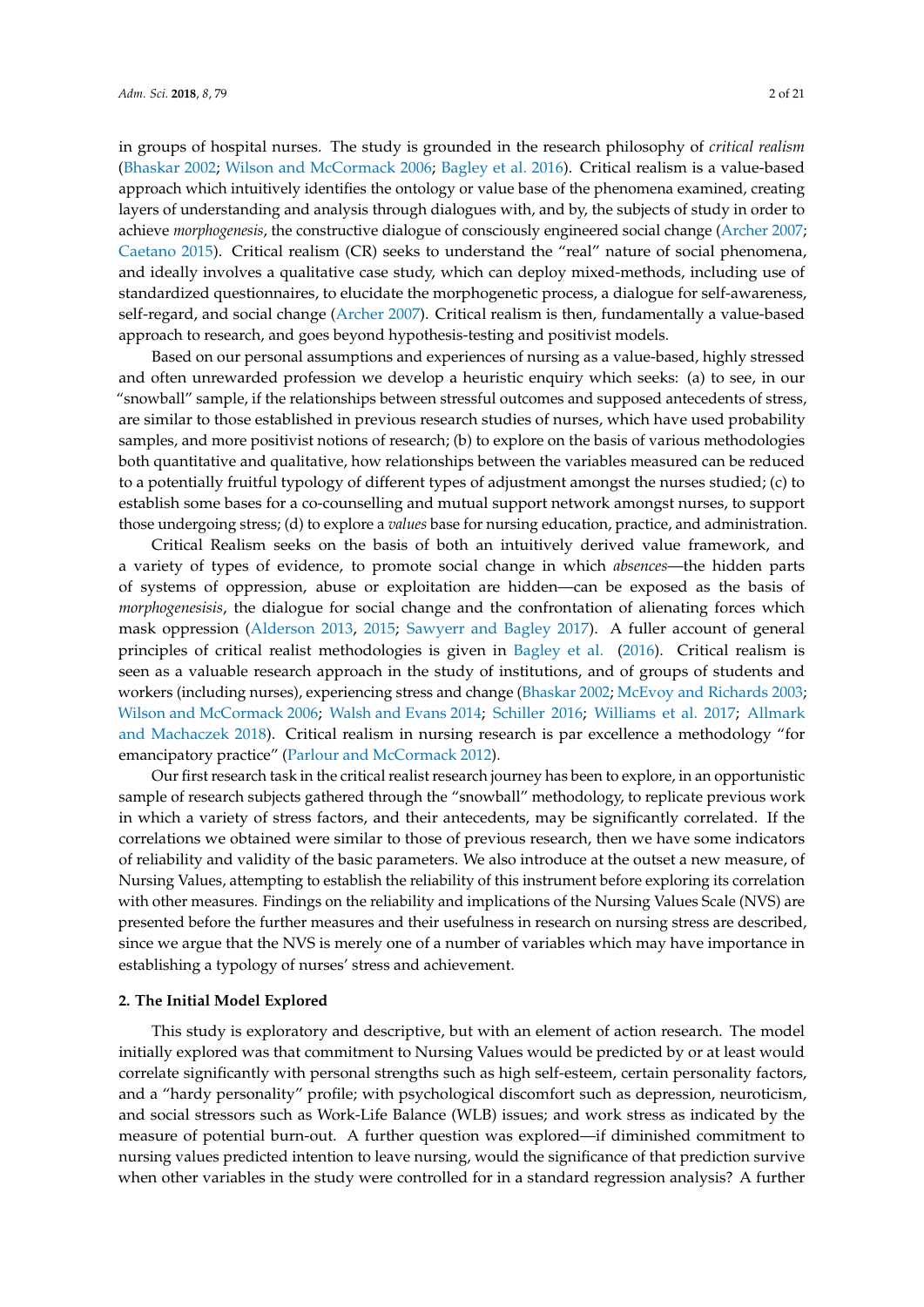aim has been to identify sub-groups within our cohort of nurses, such as those with special strengths, and those who are vulnerable to stress of various kinds.

#### *2.1. Nursing Values*

Nursing, we argue is a profession which calls for a special kind of person, whose personality and personal values may help them cope with demanding roles as key providers of medical care. The values of a nurse's calling are epitomized by "the 6Cs of nursing" [\(Cummings and Bennett](#page-17-2) [2012;](#page-17-2) [NMC](#page-19-3) [2015\)](#page-19-3). These are: *Care*, *Compassion*, *Competence*, *Communication*, *Courage*, and *Commitment*.

The origin of these six values seems to be British and were operationalized in recent times for all National Health Service hospital staff guidance and achievement, by the United Kingdom's Department of Health [\(Clarke](#page-17-3) [2014;](#page-17-3) [Stephenson](#page-20-5) [2014\)](#page-20-5). But the values have a decidedly "Nightingalean" ring, reflecting the pioneering work of Florence Nightingale, who developed humane and efficient nursing care practices [\(Spurlock](#page-20-6) [2017\)](#page-20-6). There is a clear connection in nurse populations between strongly held professional values, "personal dignity", and professional self-esteem [\(Sturm and Dellert](#page-20-7) [2016\)](#page-20-7).

# 2.1.1. Care

Care is at the core of the nurse's role, the nurse being the carer and comforter of individuals undergoing stressful (and sometimes joyous) life changes, including injury, life-saving treatment, birth, recovery, rehabilitation, end of life care, and ease in dying.

## 2.1.2. Compassion

Compassion includes both inherent and acquired personality traits of intelligent and empathic identification of each patients' fears, anxieties, sufferings, and hopes.

#### 2.1.3. Competence

Competence involves acquiring the technical skills of being able to nurse well, and to integrate with and sometimes manage complex tasks in medical care teams, optimizing personal professional talents; and the mastery, application and integration of new techniques and technologies.

#### 2.1.4. Communication

Communication involves listening and talking to others—patients and colleagues—and communicating one's own needs and understandings of patient care to colleagues and to line managers, and openly offering support to both colleagues and patients in stressful situations.

## 2.1.5. Courage

Courage involves steadfastness in the face of stressful situations and in coping with the suffering of others, with the courage to think of and implement new ways of optimizing patient care, as well as overcoming the stress of identifying with the personal pain and grief of some patients, in positive ways.

#### 2.1.6. Commitment

Commitment involves a dedication not only to patients, but also to understanding and applying new skills and forms of technology, as well as a commitment to understanding the organization in which one works, enabling through insightful understanding the smooth running of this organization.

#### *2.2. Importance of Values in Nursing*

Nursing educators in North America and the UK have consistently argued and shown in research studies, that a coherent framework of values such as the 6Cs may assist in the performance of roles which are often difficult and challenging: however, scholars are in agreement that more research is needed to discover methods that may be used to promote and support professional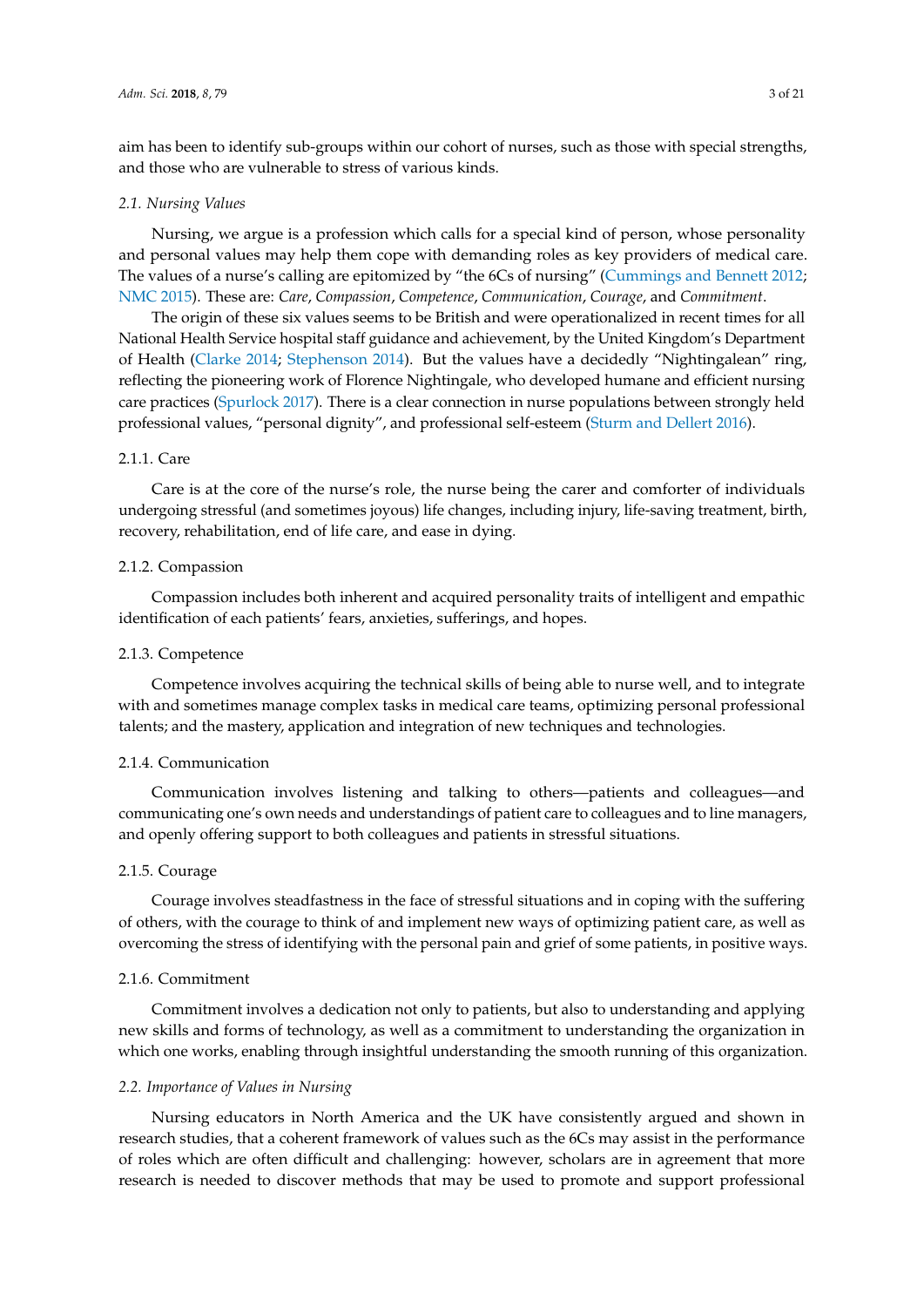values among nurses already practicing clinically [\(Day et al.](#page-17-4) [2017;](#page-17-4) [Sibandze and Scafide](#page-20-8) [2017;](#page-20-8) [Gottlieb and Gottlieb](#page-18-0) [2017\)](#page-18-0).

Newly graduating nurses may have their idealistic values about nursing crushed by hospital bureaucracies, especially when nurse–patient ratios are poor, and the anxiety-laden culture of the hospital fails to support this devoted section of its staff [\(McSherry et al.](#page-19-4) [2012;](#page-19-4) [Maben et al.](#page-19-5) [2006;](#page-19-5) [Gottlieb](#page-18-1) [2013\)](#page-18-1). For these reasons, nurse educators have argued that in their undergraduate education, nurses should "anchor and internalize" a set of basic values which will support them during the stresses of a nursing career that they will inevitably face [\(Day et al.](#page-17-4) [2017\)](#page-17-4).

## **3. Stresses Faced by Nurses, and Some Consequences of Stress**

Nurses need all of the qualities described in the 6Cs in surviving in a difficult and demanding profession, especially when their professional roles are undermined by relatively low pay, as in the United Kingdom. Furthermore, recent failure to fund nurse training places in colleges and universities in the UK has meant that nurse–patient ratios have steadily declined [\(RCN](#page-19-6) [2017;](#page-19-6) [Francis](#page-17-5) [2013;](#page-17-5) [Ball](#page-17-6) [and Pike](#page-17-6) [2009\)](#page-17-6). By 2018, more nurses were leaving the profession in England than were joining, the majority of leavers being aged less than 50 [\(Triggle](#page-20-9) [2018\)](#page-20-9). Over two years there had also been a decline of one-third in numbers entering a nursing degree and other nurse training courses [\(Marsh](#page-19-7) [2018\)](#page-19-7). It appears that there has been a "downward spiral": as nurse–patient ratios worsened, the job of nursing has become more stressful and increasing numbers have left the profession.

The problems facing nurses in their demanding roles which may lead to profound psychological distress, burnout, and even suicidal behavior have been described in different cultures, regardless of models of health care delivery [\(Adriaenssens et al.](#page-16-5) [2015;](#page-16-5) [Akerboom and Maes](#page-16-6) [2006;](#page-16-6) [De Boer et al.](#page-17-7) [2011;](#page-17-7) [Bruyneel et al.](#page-17-8) [2016\)](#page-17-8). American research too has clearly shown the negative, downward spiral that poor nurse–patient ratios in hospitals can set in train. Overworked nurses caring for many patients are unable to use their professional skills adequately, leading to disenchantment with nursing, increase in anxiety and depression, burnout, and leaving the profession [\(Edwards](#page-17-9) [2001;](#page-17-9) [Browning et al.](#page-17-10) [2007;](#page-17-10) [Coomber and Barriball](#page-17-11) [2007\)](#page-17-11).

This work has been replicated with large populations of nurses in Europe and the United Kingdom showing that, as in the United States, poor nurse–patient ratios are associated with higher rates of patient morbidity—new illnesses acquired while in hospital; and mortality—deaths to due to poor care, or to "tasks left undone" [\(Aiken et al.](#page-16-7) [2008,](#page-16-7) [2014;](#page-16-8) [Griffiths et al.](#page-18-2) [2016\)](#page-18-2).

Nurses themselves have significantly elevated rates of completed suicide compared with females in other professions [\(Anderson et al.](#page-16-9) [2015\)](#page-16-9)—this may be due to their greater access to lethal substances (Kõ[lves and De Leo](#page-18-3) [2013\)](#page-18-3). Although completed suicide is relatively rare in populations of nurses, there is clearly a population of nurses enduring depression, suicidal ideation, and other indicators of psychological distress at rates which significantly exceed those in their age peers in non-medical professions [\(De Boer et al.](#page-17-7) [2011\)](#page-17-7).

Career nurses also have to face the challenge of work-life balance (WLB), when the individual's social and family life is challenged by the demands of their work roles, including having to work long shifts, some of them as night duty [\(Cortese et al.](#page-17-12) [2010\)](#page-17-12). For this reason, we have included a measure of WLB stress in our measurement package, since hypothetically WLB stresses may interact with or exacerbate nursing role stress. This is a surprisingly under-researched area in nursing research [\(Düchting](#page-17-13) [2015\)](#page-17-13).

There is an additional literature on *psychological resilience* in nurses and other human service workers, showing that some individuals have special strengths in coping with stress and professional challenge [\(Dewe and Cooper](#page-17-14) [2017\)](#page-17-14). The "resilient nurse" is, on the "Big Five" personality profiles, likely to be emotionally stable, outgoing, and communicative [\(Judge et al.](#page-18-4) [2002;](#page-18-4) [Bruck and Allen](#page-17-15) [2003;](#page-17-15) [Törnroos et al.](#page-20-10) [2013\)](#page-20-10). However, this important issue of resilience, and how nurses may be supported or assisted in developing resilience, has a relatively sparse body of research literature. Because of the potential importance of various personality factors in creating resistance to stress in various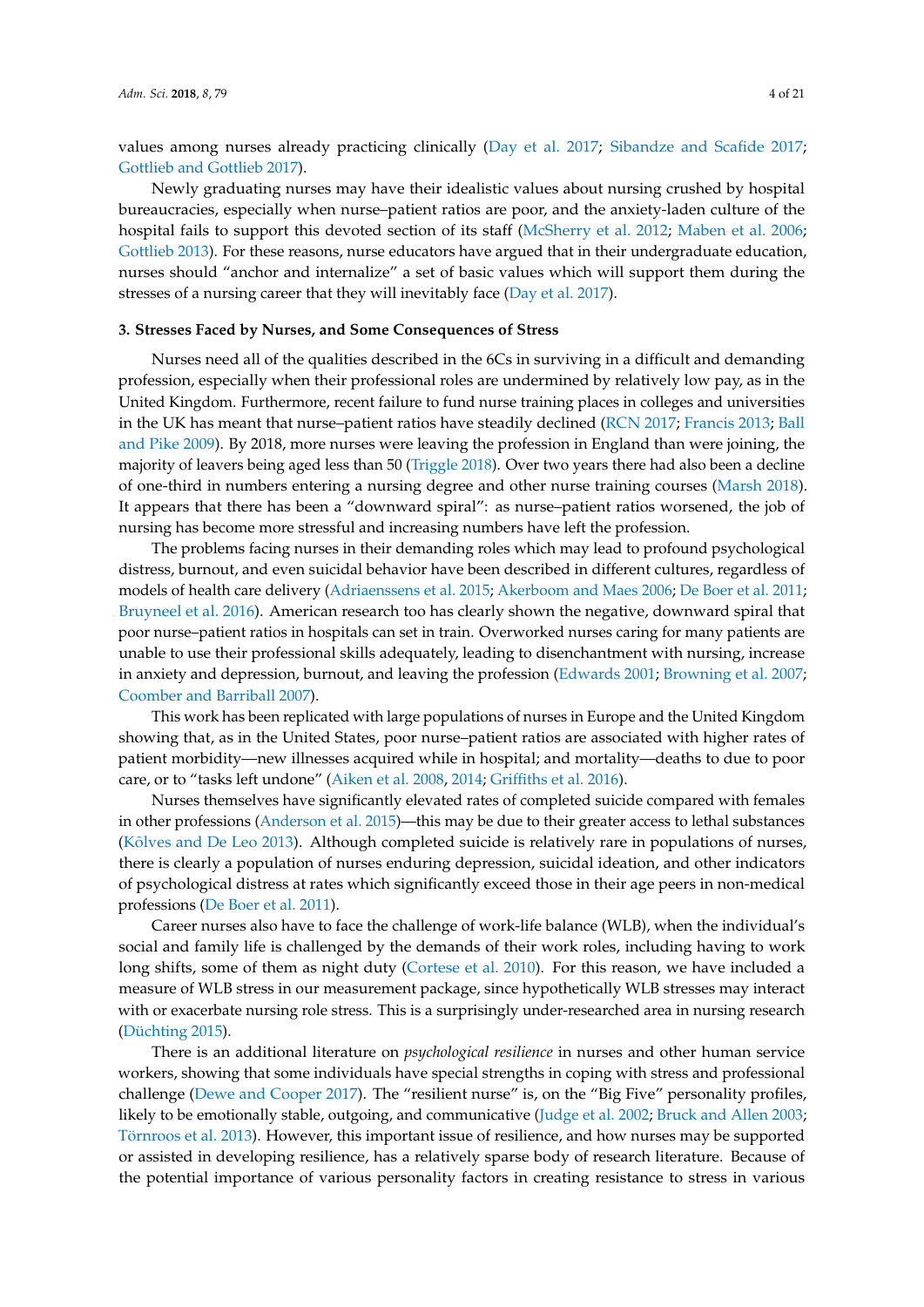occupational groups [\(Törnroos et al.](#page-20-10) [2013;](#page-20-10) [Judge et al.](#page-18-4) [2002;](#page-18-4) [Bruck and Allen](#page-17-15) [2003;](#page-17-15) [Bakker et al.](#page-16-10) [2006\)](#page-16-10) we have included the measure of the American "Big 5" personality profiles, which are valid and reliable measures across cultures [\(McCrae et al.](#page-19-8) [1999\)](#page-19-8), in the present study of British nurses.

No specific hypotheses have been formulated in this exploratory study, although we did expect to find links between important variables such as personality, adjustment, mental health, work-life balance stress, burnout potential, desire to leave nursing, a hardy or resilient personality, and nursing values, which were consistent with those of previous work. Ours is the first study to combine all of these variables, which have been measured as the basis for longitudinal work predicting adjustment to nursing roles, and ways in which nurses under stress can be supported by collegial, peer support.

#### **4. The Study Population and Interview Procedures**

Nurses are most easily accessed for questionnaire completion during their college studies, and afterwards during post-qualification training workshops. Accessing nurses in their workplaces is difficult, since many employers will not allow researchers to have access to their already overtaxed nursing staff; and approaches for participation using employment channels seem to yield a less than 60 percent response rate [\(Adriaenssens et al.](#page-16-5) [2015\)](#page-16-5). [Heinen et al.](#page-18-5) [\(2013\)](#page-18-5) reported that in England, mailed questionnaires using hospital employment records yielded only a 39 percent response. Another method is to use the professional register of nurses, sending questionnaires to listed addresses. But this is problematic since many addresses are out of date, and responses using this method can be as less than 50 percent [\(Edwards](#page-17-9) [2001\)](#page-17-9).

The method we have used in the present work is that of "snowball sampling", an established methodology in social and nursing research [\(Sadler et al.](#page-19-9) [2010;](#page-19-9) [Heckathorn](#page-18-6) [2011;](#page-18-6) [Kandola et al.](#page-18-7) [2014\)](#page-18-7). The snowball sample acquires respondents as a rolling snowball collects snow, each contacted individual recommending one or more professional colleagues who might be interviewed. The sample acquired represents a non-random group of nurses, but comparative work suggests that this method yields a higher proportion of acquiescent subjects, and also gives information that is representative and valid, and at least as complete as that obtained through probability (random) sampling [\(Kandola et al.](#page-18-7) [2014;](#page-18-7) [Valerio et al.](#page-20-11) [2016\)](#page-20-11).

The initial persons (accessed through our own personal contacts) interviewed were asked to name people (other nurses) working in hospitals whom we might contact in order to invite them to complete the questionnaire. We were thus able to make contact with 210 female nurses, 192 of whom (91%) finally completed the whole questionnaire—an excellent response rate compared with studies of nurses using other research methods. Each person contacted was given a £10 retail store voucher, regardless of whether or not they finally completed the questionnaires. The female nurses lived in the north of England, in the urban regions of Liverpool and Manchester. We chose not to interview male nurses at this stage, in order to gain a gendered, homogenous group.

The biases introduced by snowball sampling (obtaining a subgroup for study who may share the same interests and experiences) must be judged against more formal studies of UK nurses, which have only achieved successful response rates of between 39 and 49 percent [\(Edwards](#page-17-9) [2001;](#page-17-9) [Heinen et al.](#page-18-5) [2013\)](#page-18-5). Our initial sample consisted of six relatively senior nurses known to us professionally, each of whom then nominated two or more likely candidates for the study, as did the majority of the nurses successfully interviewed in the "snowball" network (often we were referred to nurses who were already in the sample). One bias in our sample is that through our initial selection of six successful nurses, we would be referred to a professionally successful group of nurses, who were not struggling in their professional roles. We note, however, that we did identify in this network a group of nurses (12% of the sample) who declared an intention to leave nursing, compared with the 10 percent of English nurses in the probability sample of [Heinen et al.](#page-18-5) [\(2013\)](#page-18-5).

The average age of the nurses we contacted was 36.5 years (range 24 to 55 years), and all had professional qualifications in nursing: 87 with three or four year degree training; 100 with three-year training to become state registered nurses; and 5 with two-year training to become state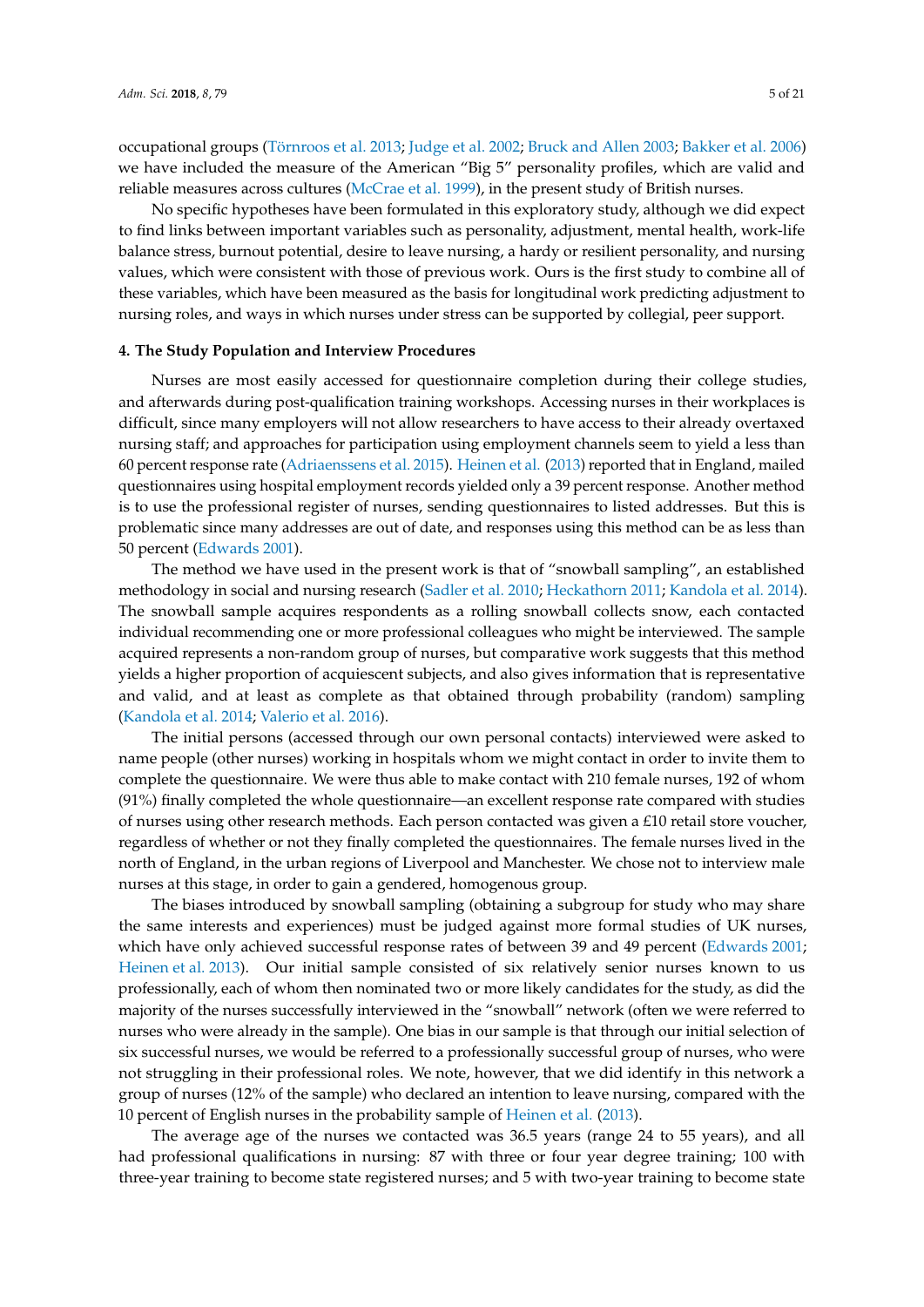enrolled nurses; 37 had additional training, diplomas or certificates in midwifery, children's nursing, psychiatry, orthopedics, theatre nursing, or other specialties, and all worked between 20 and 40 h a week, in National Health Service hospitals. Nearly two thirds (65%) had either a partner, children, or both, and 50 percent had a dependent child (<19) or adult in their household, who relied on them for care. Forty percent held positions of relative seniority, beyond that of staff nurse. Our method of sampling meant that we contacted women who were active in their nursing roles, so we did not reach those who had already left the profession for any reason. The snowball method did introduce the bias that we were studying women who often knew one another, were often at similar stages of their careers, and likely shared some of the same interests and values.

Respondents completed the questionnaire on a laptop computer in a variety of settings, while the researcher was close by, answering any queries. Ethical procedures required us to refer for specialist help any individual whom test results, or personal accounts indicated significant psychological stress. We offered all of those interviewed strict confidentiality of the interview questionnaire findings, but with the option to allow us to contact them in follow-up work. Ten nurses (5%) requested that we should not contact them again. A small number of individuals began answering the laptop-programmed questions, but at some stage declined to complete the questionnaires: they were not included in the study, and in the final count 192 nurses completed all the questionnaires.

In addition, we asked those nurses who completed the questionnaires, and had been in post for at least five years, whether they were interested in being trained as telephone counsellors for any of their professional peers who were experiencing difficulties in their professional roles, and in the area of work-life stress. After considering the qualifications of the volunteers, and their own manifest psychological stability and "hardiness", we recruited a core group of 20 peer counsellors. A report on peer-to-peer counselling and support will be the topic of a subsequent paper.

#### **5. Instruments and Questionnaires**

First, a general questionnaire was completed concerning work history, periods away from nursing, other qualifications, reasons for choosing the nursing profession, and any plans for leaving nursing.<sup>1</sup> Then respondents completed the six-item scale seeking endorsement of the 6C Values of nursing (Table [1\)](#page-9-0). We acknowledge that the instrument as designed, invites a positive response set: we thought it ethical at the outset to stress the positive and salient nature of these core nursing values. What we were examining was the degree to which the nurse respondents were not completely confident in the endorsement or application of these values.

Other measures completed were:

#### *5.1. Maslach's Burnout Inventory*

Maslach's Burnout Inventory, which has been used in studies of nurses' and other professionals' career patterns in order to assess diminished morale due to job stress [\(Maslach and Jackson](#page-19-10) [1986;](#page-19-10) [Maslach et al.](#page-19-11) [2001,](#page-19-11) [2006\)](#page-19-12). This 20-item scale has identified the potential for nurses suffering "burnout"—exhaustion, role disenchantment, imminence of leaving nursing, frequent sickness, and automated or depersonalized performance of routine duties. It has three subscales, "Emotional exhaustion" (e.g., of item "I feel emotionally drained from my work"); "Depersonalization" (e.g., of item "I don't really care what happens to some patients"); and "Personal accomplishment" (e.g., of item "I deal effectively with the problems of my patients"—scored negatively) [\(Rich and](#page-19-13) [Rich](#page-19-13) [1987\)](#page-19-13). The scale is valid and reliable in studies of nurses in a variety of cultural settings [\(Van Bogaert et al.](#page-20-12) [2009a,](#page-20-12) [2009b;](#page-20-13) [Pisanti et al.](#page-19-14) [2013\)](#page-19-14). There is some evidence that susceptibility to

<sup>1</sup> Ethnicity and country of origin were measured in various ways but did not correlate significantly with any of the other variables deployed.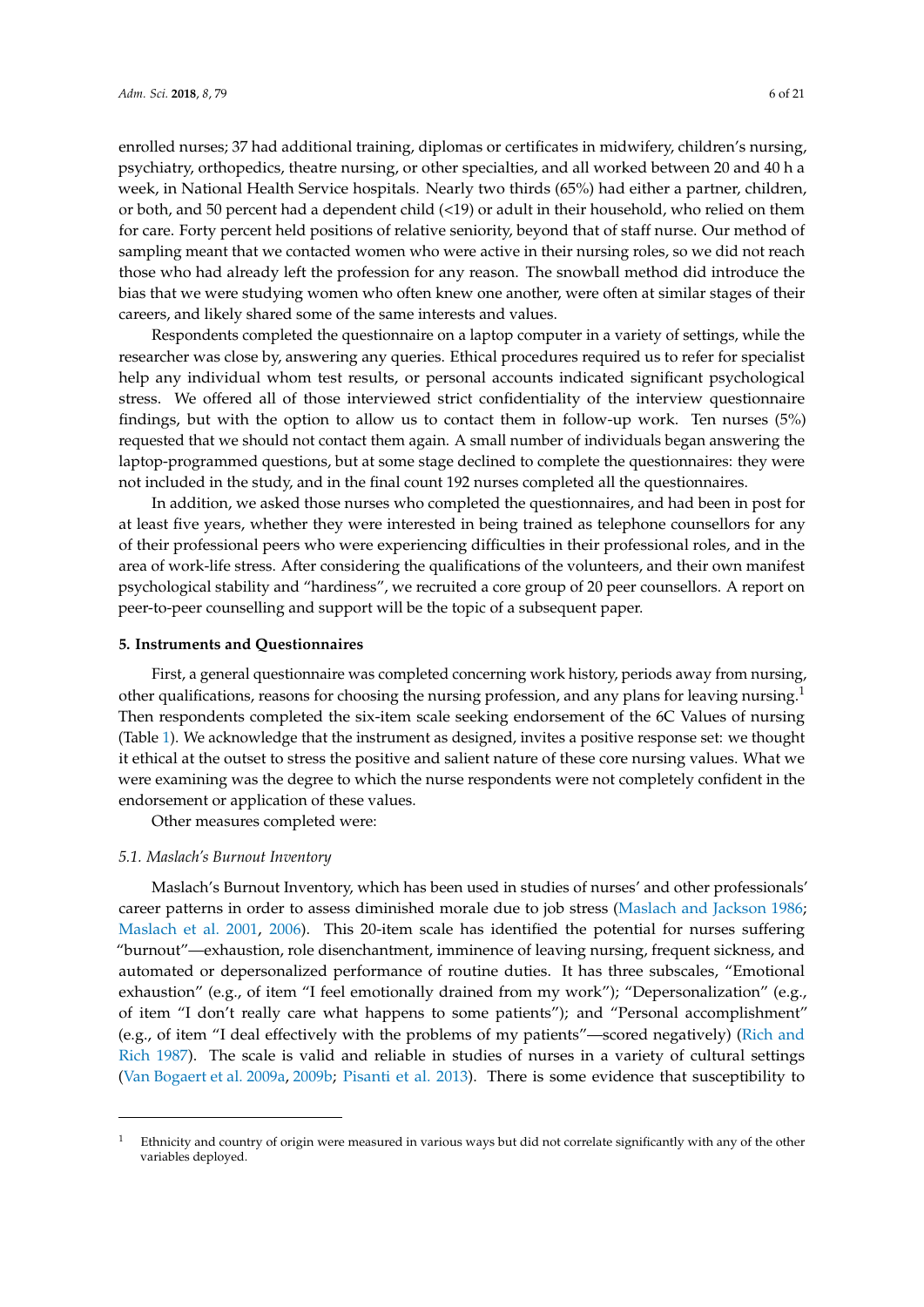burnout is influenced by pre-existing personality variables [\(Langelaan et al.](#page-18-8) [2006\)](#page-18-8), so it has been useful to covary personality with burnout measures.

#### *5.2. The Short Hardiness Inventory*

The Short Hardiness Inventory which has been developed by [Bartone et al.](#page-17-16) [\(2008\)](#page-17-16) from the work of [Kobasa et al.](#page-18-9) [\(1982\)](#page-18-9) to explain why some individuals in stressful conditions such as military combat, survive with and without mental health problems such as depression, anxiety, and post-traumatic stress. The measure is also valuable in measuring various kinds of motivation in the face of potentially stressful challenges [\(Benishek and Lopez](#page-17-17) [2001\)](#page-17-17). [Bartone et al.](#page-17-16) [\(2008\)](#page-17-16) found that: "Hardy persons have a high sense of life and work commitment, greater sense of control, and are more open to challenges in life" (p. 80). The 15-item measure (e.g., of item "Stressful life events give me interesting opportunities for growth") correlates positively with various kinds of role achievement, good psychological health following stress, good self-concept in role performance, and inversely with a global measure of depression. The three sub-scales in the Hardiness Inventory (control, commitment, challenge) are strongly intercorrelated so we have combined them into a single scale. We speculate that "hardiness" is a valuable facet of personality for career nurses, as [Rich and Rich](#page-19-13) [\(1987\)](#page-19-13) had argued in writing about a group of American nurses, and as [Garrosa et al.](#page-18-10) [\(2008\)](#page-18-10) have shown in a more recent study.

## *5.3. The 'Big 5' Personality Inventory*

The "Big 5" Personality Inventory is now accepted as the standard measure of personality, and validity and reliability have been established in many studies, including work with translated versions of the scale in a variety of cultures [\(McCrae et al.](#page-19-8) [1999;](#page-19-8) [Soto et al.](#page-20-14) [2011\)](#page-20-14).

The five personality dimensions which emerged from the factor analytic studies of [McCrae et al.](#page-19-15) [\(2008\)](#page-19-15) are:

## 5.3.1. Agreeable

*Agreeable*: wishes of others are always considered, modest, co-operative rather than competitive, not inclined to argue or disagree—and the polar opposite of these traits (e.g., of item "I see myself as a person who is helpful and unselfish to others").

#### 5.3.2. Openness to Experience

*Openness to Experience*: curious, artistic, novelty seeking, intuitive, emotionally reactive versus being pragmatic, and evidence-based individuals (e.g., of item "I see myself as a person who values artistic, aesthetic experience").

#### 5.3.3. Extraversion

*Extraversion*: outgoing, energetic, strong and usually positive emotional reactions, sociable, seeking social stimulus in the company of others—socially active and attention-seeking at one extreme, versus being reserved, shy, withdrawn, self-absorbed, and avoiding social interactions, at the other extreme (e.g., of item "I see myself as a person who is sometimes shy and inhibited").

## 5.3.4. Neuroticism

*Neuroticism*: secure and confident individuals who are stable, calm, and unworried versus individuals who are nervous, often worried, anxious, and depressed (e.g., of item "I see myself as a person who is emotionally stable, not easily upset").

## 5.3.5. Conscientiousness

*Conscientiousness*: self-disciplined individuals who strive for achievement in meeting external goals, with the ability to control or regulate their impulses with planned rather than spontaneous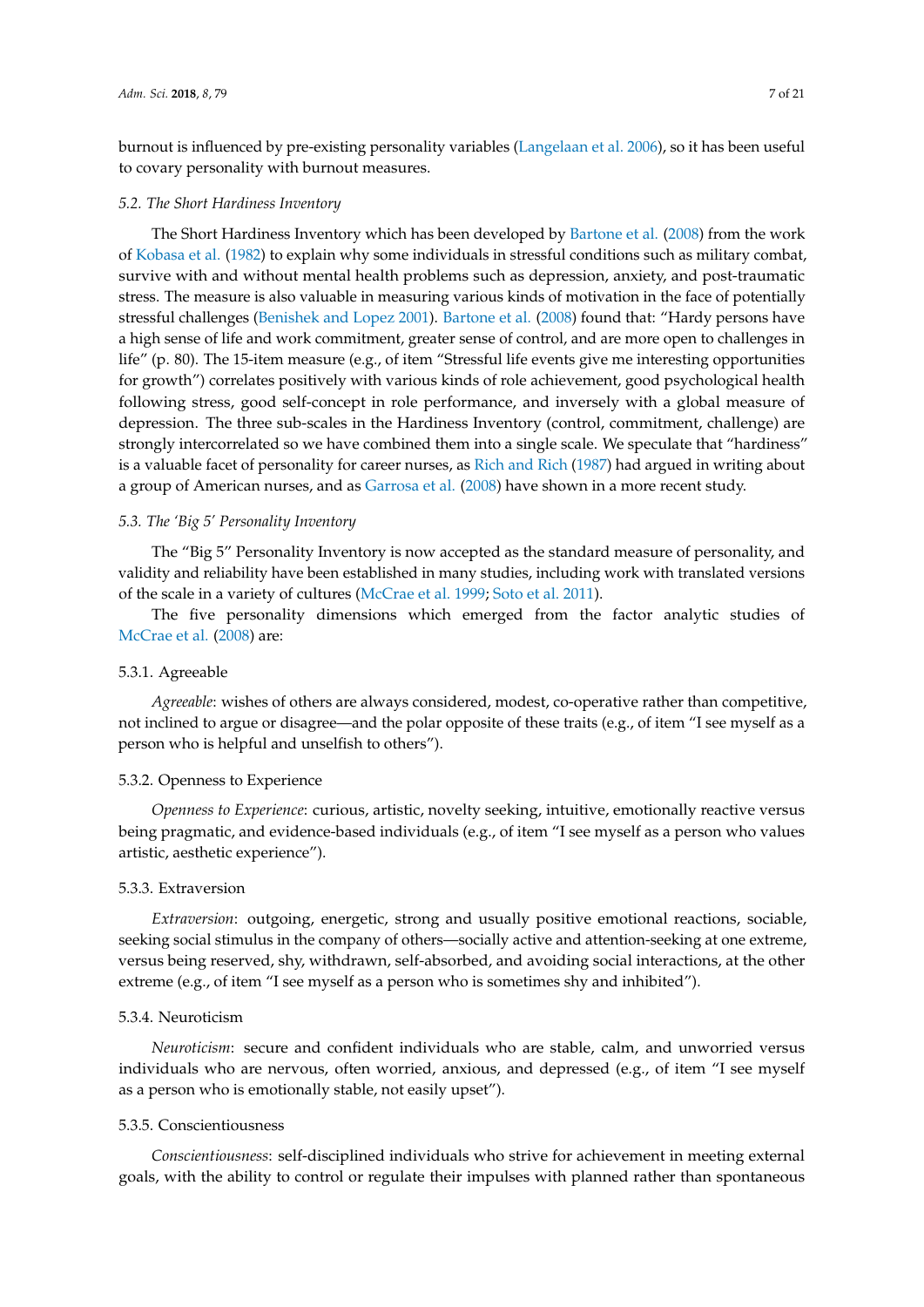behavior, versus the polar opposite, of individuals who do not plan ahead, and may be disorganized in their behavioral patterns (e.g., of item "I see myself as a person who does a thorough job"). The scales are measured on a 5-point parameter from "strongly disagree (1) to "strongly agree" (5), with reverse scoring as necessary.

Responses to the NEO (Neuroticism-Extraversion-Openness) Personality Questionnaire fit the normal curve, so some 68 percent of respondents (i.e., those scoring in the one standard deviation range around the population mean) do not score at the extremes of the five personality dimensions—thus, the average person for example, is neither introverted nor extraverted. There are small but significant correlations between the five dimensions, in theoretically expected directions [\(McCrae et al.](#page-19-15) [2008\)](#page-19-15), so new studies using the NEO questionnaire must explain any deviation from previously observed patterns [\(McCrae et al.](#page-19-8) [1999\)](#page-19-8). A review of 163 studies linking Big 5 scores to "job satisfaction" [\(Judge et al.](#page-18-4) [2002\)](#page-18-4) showed that in combination the five profiles of personality correlated on average, at 0.41 with various measures of job satisfaction.

In studies with nurses and others who engage in work with ill or distressed people, higher Extraversion and lower Neuroticism scores were the most salient in predicting lack of Burnout potential on the Maslow scales [\(Adriaenssens et al.](#page-16-5) [2015;](#page-16-5) [Törnroos et al.](#page-20-10) [2013\)](#page-20-10).

Genetic studies following twins into adulthood indicate that around half of the variance in the five NEO scores has a hereditary basis [\(Jang et al.](#page-18-11) [1996\)](#page-18-11), so these personality dimensions are likely to be stable and enduring factors in an individual's temperament, rather than primarily being due to environmental or stress factors. It is possible however that individuals who have salient personality characteristics may react to stress in distinctive ways. Thus, nurses who are both introverted and neurotic (scoring beyond the one standard deviation range) might handle stress poorly [\(Adriaenssens et al.](#page-16-5) [2015\)](#page-16-5). Whether scores on measures of personality and social adjustment precede (as a risk factor), or are caused by stress factors, or is due to statistical interaction effects, is not clear from the published literature.

## *5.4. The Center for Epidemiological Studies of Depression (CES-D) Questionnaire*

This measure, developed by [Radloff](#page-19-16) [\(1977\)](#page-19-16), is a widely used and well-validated 20-item measure of classical signs of depression, and a score of 16 or more on the scale (theoretical range 0 to 60) indicates a strong likelihood that an individual has a depression which merits investigation and treatment [\(Knight et al.](#page-18-12) [1997\)](#page-18-12). The questionnaire asks about feelings in the past week (e.g., "I felt depressed") on a scale ranging from 0 (not at all) to 3 (most days or all of the time).

## *5.5. The Rosenberg Self-Esteem Inventory (RSEI)*

There is surprisingly little research on the self-esteem of nurses as a professional group [\(Sturm](#page-20-7) [and Dellert](#page-20-7) [2016\)](#page-20-7). The only relevant study that we can find using the Rosenberg Scale—our preferred measure—is by [Peterson-Graziose et al.](#page-19-17) [\(2013\)](#page-19-17), which showed that poorer levels of self-esteem predicted attrition of American nurses from Associate Degree programmes. Evidence reviewed by [Sawyerr and Bagley](#page-20-1) [\(2017\)](#page-20-1) shows that the widely-used, valid, and reliable RSEI is socially constructed, through the individual's socialization and social interactions, and from early adolescence becomes a strong basis for inner-strength and self-confidence in meeting the stresses of life. This evidence shows that by young adulthood, self-esteem has become a core part of personality, and is difficult to modify. In the tables below, higher RSEI score indicates better self-esteem.

#### *5.6. Hayman's Measure of Stress Linked to Work-Life Balance (WLB) Problems*

Stresses due to the imbalance between work outside of the home, and commitments to family and vocational pursuits other than in the field of paid work, has only been properly recognized in the past two decades, and indeed feminist critics argue that women are frequently disadvantaged in the workplace because the demands in a largely sexist society, of having to "care for" husband and children—which add to stresses imposed by professional work, such as nursing [\(Boyar et al.](#page-17-18) [2007;](#page-17-18)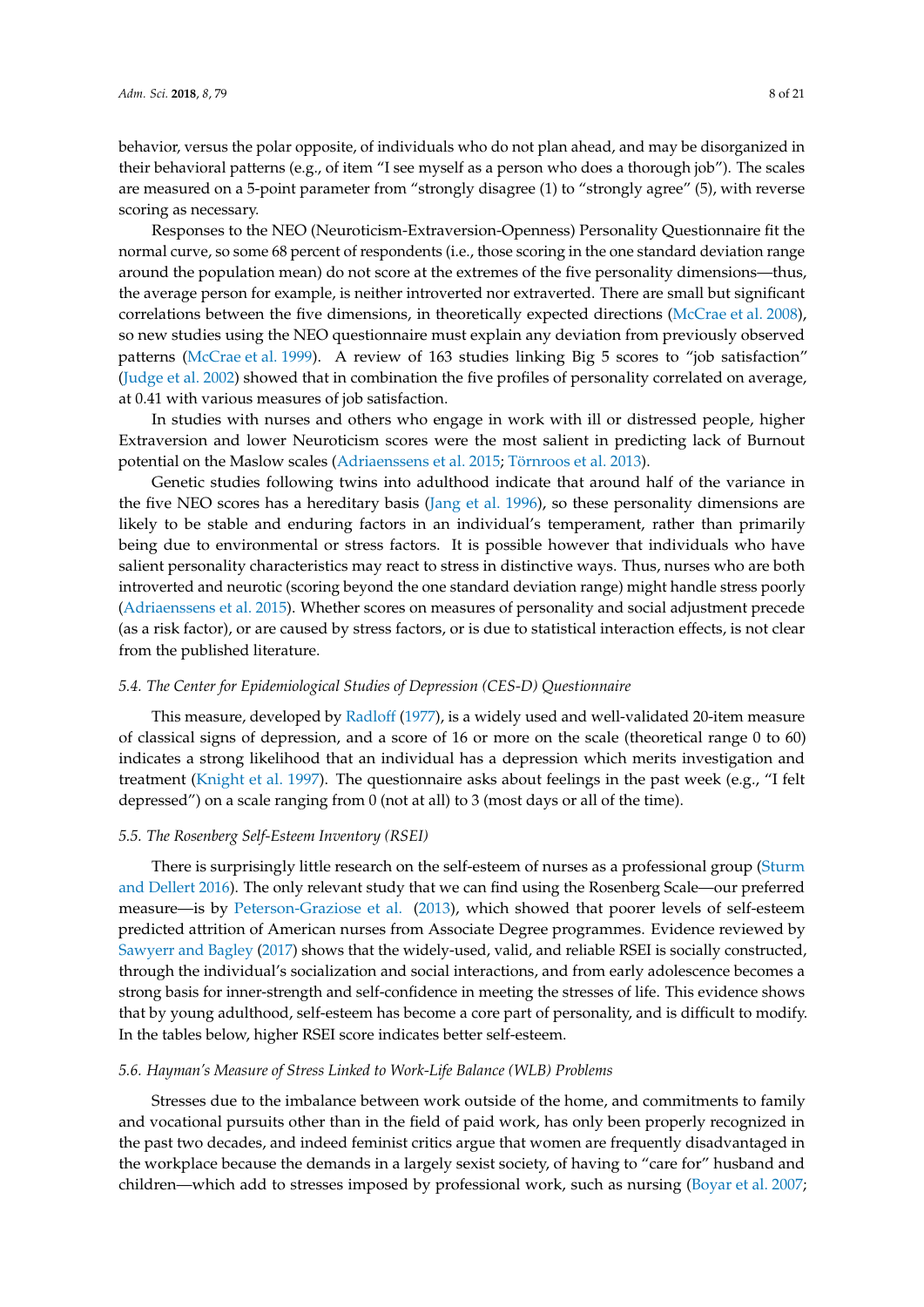[Cortese et al.](#page-17-12) [2010;](#page-17-12) [Törnroos et al.](#page-20-10) [2013;](#page-20-10) [Yılmaz et al.](#page-20-15) [2017\)](#page-20-15). We chose Hayman's [\(Hayman](#page-18-13) [2005,](#page-18-13) [2009\)](#page-18-14) scale as showing good evidence of discriminant validity. The measure includes three sub-scales, but since the third sub-scale measured a different dimension of work-life balance, we have combined the first two strongly correlated sub-scales (personal life interfering with work performance; and work roles undermining enjoyment of personal life) into a single measure, which has high alpha reliability (e.g., of items "I neglect personal needs because of the demands of my job"; "My work suffers because of the demands of my personal life"). Scoring is on a 7-point Likert scale, and a high score indicates greater amounts of stress due to work-life imbalance. The factorial validity of the three dimensions of WLB stress in nurse educators has been established by [Smeltzer et al.](#page-20-16) [\(2016\)](#page-20-16).

## *5.7. Intention to Leave*

*Intention to Leave* was measured by responses to the questions [\(Li et al.](#page-18-15) [2011\)](#page-18-15): "Do you plan to leave nursing permanently within the next 12 months? (No, Unsure, Yes); "Even if you have no plans to leave the nursing profession, would you leave if alternative employment became available?" (No, Unsure, Yes). Twelve percent planned to leave nursing, and an additional 10 percent would leave if they had an alternative. In the correlational analysis reported below, only active intention to leave was used.

# *5.8. Seniority in Nursing*

Seniority in nursing was measured as:  $0 =$  basic grade nursing (e.g., staff nurse)  $15\%$ ;  $2 =$  senior staff; 3 = nurse/charge nurse 45%; clinically specialized/executive role 40%.

## *5.9. Issues of Response Set and Problems of Validity*

The Nursing Values Survey invites response set, in that we invite positive responses (agreement with), and positive answers about personal commitment to each of the six facets of professional values in nursing. Respondents answered this questionnaire first, and this may have influenced their responses to subsequent questions, focusing the nurses on presenting themselves, professionally and personally, in the best possible light—as they would like to be, rather than as they "actually" are. If this bias has occurred, then correlations with indicators of distress, alienation from nursing, burnout, depersonalization, and desire to leave nursing may have been *underestimated*. In addition, curtailing statistical variance in this type of response set may be an artefact working *against significance* in the correlations obtained.

In the longitudinal research planned we are also creating an experimenter effect, in that we are committed to alleviating psychological distress, as well as attempting to support nurses who are contemplating leaving the profession. We describe our cohort of nurses as "special" since we are potentially creating a particular consciousness, an enhanced set of values concerning self and others. Nevertheless, we hope that our approach can be an exemplar for practice by professional nurse managers and educators.

## **6. Findings: The Nursing Values Scale (NVS)**

The NVS (Table [1\)](#page-9-0) follows a simple format, restating each basic value, and asking respondents the extent to which they applied or followed each value in their practice. A quarter of nurses responded "All of the time" to all six of the values, while only seven individuals responded "Unsure" or "Rarely" to all six.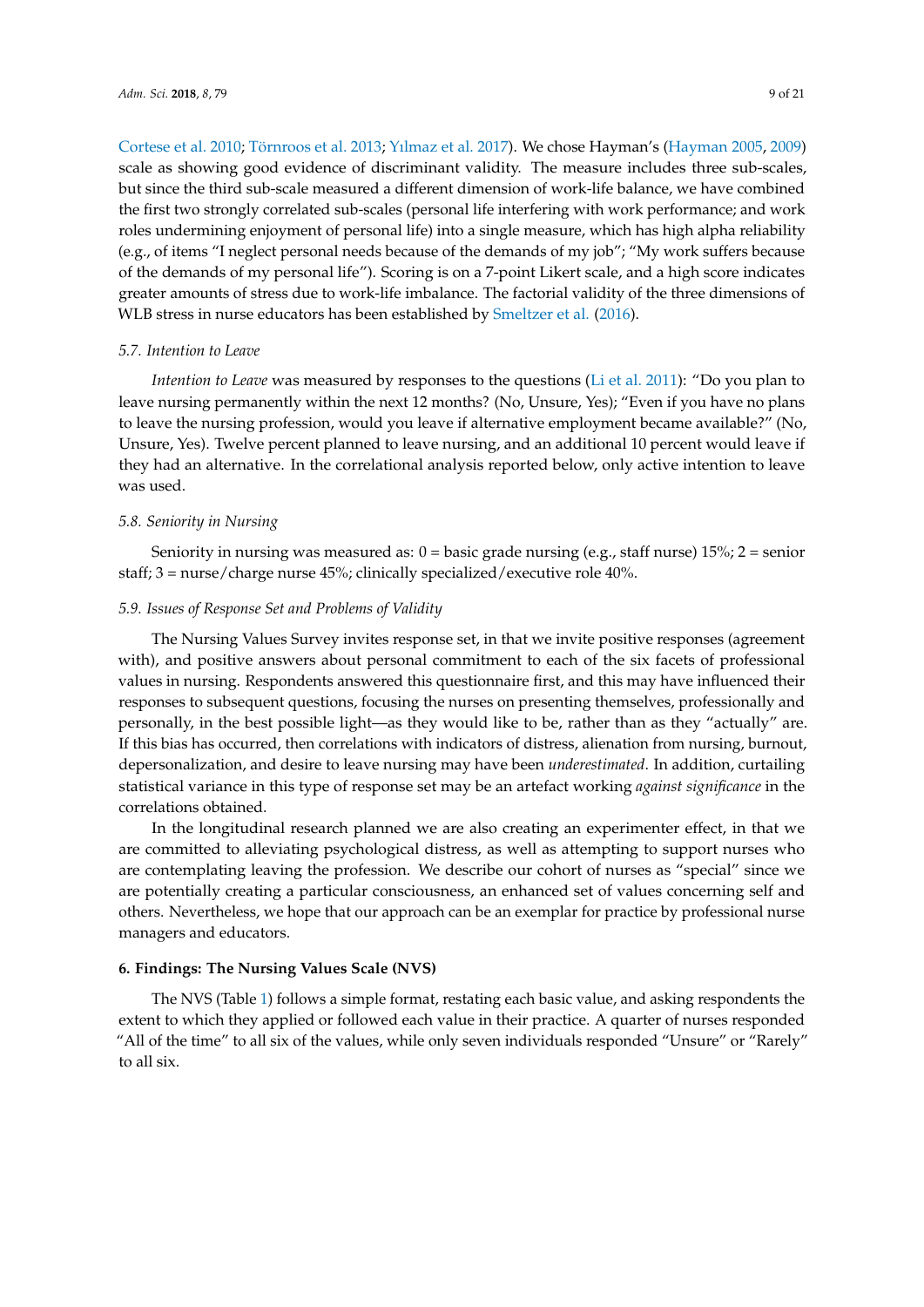<span id="page-9-0"></span>

| Mean<br>(Standard<br>Deviation) | <b>Loading on General Factor</b>                            |
|---------------------------------|-------------------------------------------------------------|
| 1.85(1.1)                       | 0.72                                                        |
| 2.40(1.9)                       | 0.51                                                        |
| 1.93(1.6)                       | 0.69                                                        |
| 2.22(1.7)                       | 0.53                                                        |
| 2.42(1.8)                       | 0.48                                                        |
| 1.82(1.6)                       | 0.65                                                        |
|                                 | General factor (Eigen 5.76)                                 |
| 12.64(3.6)                      | explains 67% of variance in<br>correlations between 6 items |
|                                 |                                                             |

| Table 1. The six-item measure of basic nursing values. |  |  |  |
|--------------------------------------------------------|--|--|--|
|--------------------------------------------------------|--|--|--|

The scale has good internal reliability (Alpha 0.91), reflecting a strong general factor in a principal components analysis.

#### **7. Findings: Correlation of Variables, and Prediction of Nursing Values and of Intention to Leave**

Inspection of the correlation matrix shows that the highest correlations are those between Depression, Self-Esteem, and Neuroticism, with smaller but significant correlations of these three salient variables with many of the other measures, including the Burnout Scales, Hardy Personality, Nursing Values, and Intention to Leave. Since we were particularly interested in correlations which could offer some evidence of face validity, in terms of correlation with established scales with known criteria of external validity, for the Nursing Values Scale (NVS) we list these correlations in Tables [2](#page-10-0) and [3,](#page-11-0) along with correlations of Intention to Leave Nursing, another key variable.

Higher scores on the NVS were significantly associated with having a Hardy Personality, Good Self-Esteem, being in a Higher Ranked Job, not Intending to Leave Nursing, being Conscientious and Agreeable, not being Depressed or Neurotic, and having lower scores on the Burnout sub-scales. While this offers some evidence of construct or face validity, nevertheless even when the effect of all of these variables was combined in a regression equation (in which no particular hypothesis was tested, and variables entered according to the strength of their original correlation with the dependent variable), the final correlation of 0.39 explained only 15.2 percent of the variance in the NVS scale. Two possible reasons for this are that the NVS imperfectly measures the values construct; and there are other relevant variables which we have not been included in our study, which might explain additional variance in NVS scores.

The simple statement of intention to leave nursing within a year was normalized as a measure for correlation analysis, and interestingly had a number of variables significantly associated with it, but in an obverse manner compared with the correlations with the Values scale. Intention to Leave was predicted with statistical significance by: being younger, having lower job rank, being more depressed and neurotic, with lower self-esteem, lacking a Hardy Personality, having higher scores on the Burnout Scales, experiencing Work-Life Balance stress, being less Extraverted and Agreeable, and showing somewhat less attachment to basic Nursing Values. However, when these variables were controlled on one another in a regression analysis, Nursing Values failed to be a significant predictor of intention to leave, while the combination of a lack of Hardy Personality traits, Depression, depersonalization on the Burnout scale, poorer self-esteem, and being Introverted rather than Extraverted, remained significant predictors of Intention to Leave, but in combination explained only 10 percent of the variance in the Intent to Leave measure.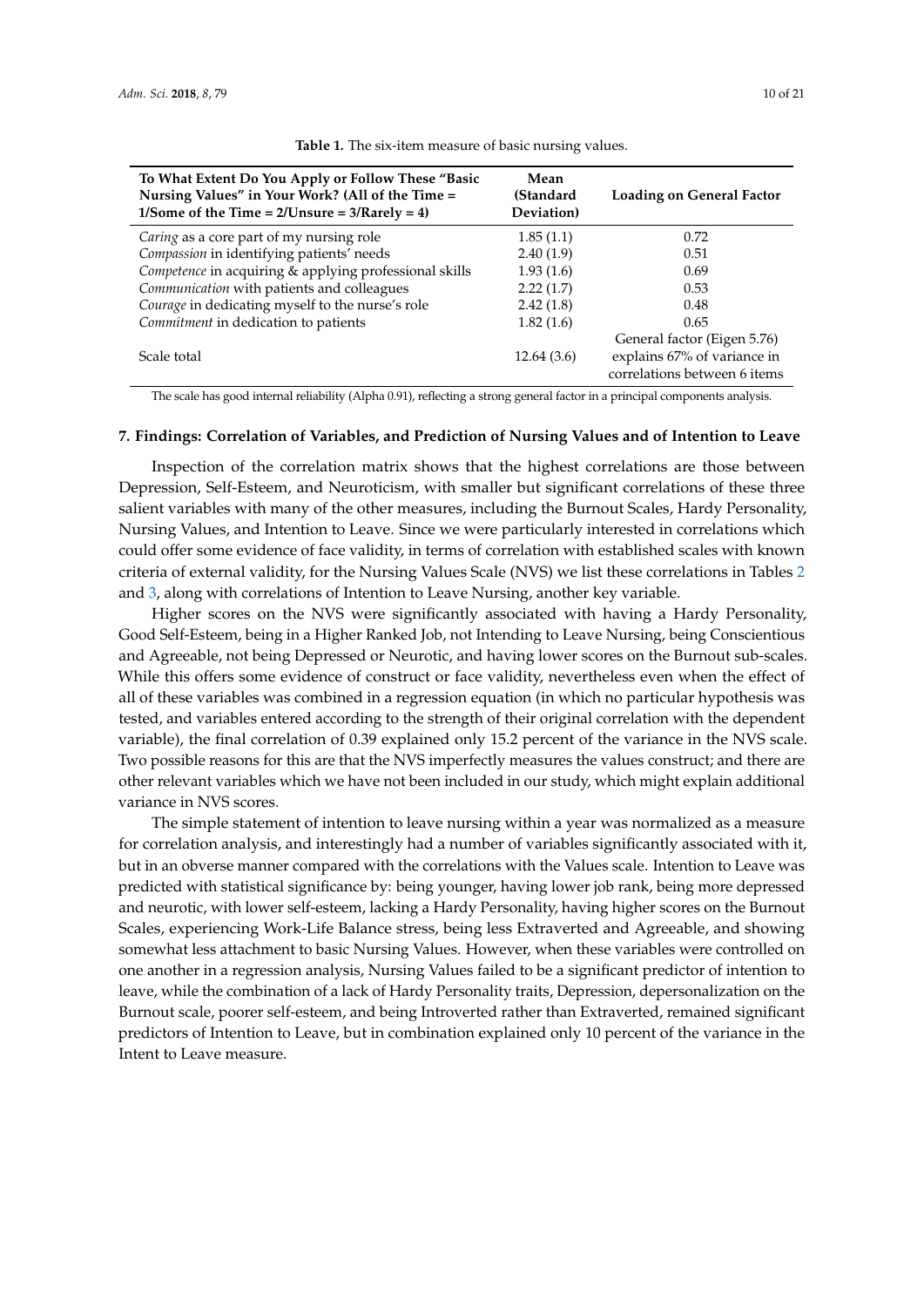<span id="page-10-0"></span>

|                                                                                                                                                                                                    | 1A                                                                                                                    | 2J                                                                                           | 3N      | 4E                       | 50                       | <b>6A</b>                | 7C      | 8H      | 9D             | <b>10S</b> | 11B                      | 12B                      | 13B                      | <b>14W</b>               | 15L                      | 16V  |
|----------------------------------------------------------------------------------------------------------------------------------------------------------------------------------------------------|-----------------------------------------------------------------------------------------------------------------------|----------------------------------------------------------------------------------------------|---------|--------------------------|--------------------------|--------------------------|---------|---------|----------------|------------|--------------------------|--------------------------|--------------------------|--------------------------|--------------------------|------|
| 1A                                                                                                                                                                                                 | $\overline{\phantom{a}}$                                                                                              |                                                                                              |         |                          |                          |                          |         |         |                |            |                          |                          |                          |                          |                          |      |
| 2J                                                                                                                                                                                                 | 0.38                                                                                                                  |                                                                                              |         |                          |                          |                          |         |         |                |            |                          |                          |                          |                          |                          |      |
| 3N                                                                                                                                                                                                 | 0.01                                                                                                                  | $-0.33$                                                                                      |         |                          |                          |                          |         |         |                |            |                          |                          |                          |                          |                          |      |
| 4E                                                                                                                                                                                                 | 0.19                                                                                                                  | 0.17                                                                                         | $-0.30$ | $\overline{\phantom{a}}$ |                          |                          |         |         |                |            |                          |                          |                          |                          |                          |      |
| 5O                                                                                                                                                                                                 | 0.05                                                                                                                  | 0.03                                                                                         | 0.24    | 0.26                     | $\overline{\phantom{a}}$ |                          |         |         |                |            |                          |                          |                          |                          |                          |      |
| 6A                                                                                                                                                                                                 | $-0.10$                                                                                                               | 0.16                                                                                         | $-0.24$ | $-0.35$                  | 0.29                     | $\overline{\phantom{a}}$ |         |         |                |            |                          |                          |                          |                          |                          |      |
| 7C                                                                                                                                                                                                 | 0.17                                                                                                                  | 0.14                                                                                         | $-0.39$ | 0.05                     | 0.32                     | 0.31                     |         |         |                |            |                          |                          |                          |                          |                          |      |
| 8H                                                                                                                                                                                                 | 0.14                                                                                                                  | 0.35                                                                                         | $-0.36$ | 0.32                     | 0.19                     | 0.24                     | 0.14    |         |                |            |                          |                          |                          |                          |                          |      |
| 9D                                                                                                                                                                                                 | $-0.09$                                                                                                               | $-0.24$                                                                                      | 0.42    | $-0.20$                  | $-0.13$                  | $-0.20$                  | $-0.37$ | $-0.41$ |                |            |                          |                          |                          |                          |                          |      |
| <b>10S</b>                                                                                                                                                                                         | $-0.11$                                                                                                               | 0.29                                                                                         | $-0.35$ | 0.21                     | 0.14                     | 0.09                     | 0.57    | $-0.47$ | $-0.31$        |            |                          |                          |                          |                          |                          |      |
| 11B                                                                                                                                                                                                | $-0.16$                                                                                                               | $-0.27$                                                                                      | 0.38    | $-0.30$                  | $-0.23$                  | $-0.34$                  | $-0.35$ | 0.30    | 0.35           | $-0.29$    | $\overline{\phantom{a}}$ |                          |                          |                          |                          |      |
| 12B                                                                                                                                                                                                | $-0.17$                                                                                                               | $-0.20$                                                                                      | 0.30    | $-0.23$                  | $-0.14$                  | $-0.00$                  | $-0.32$ | 0.39    | 0.35           | $-0.23$    | 0.60                     | $\overline{\phantom{a}}$ |                          |                          |                          |      |
| 13B                                                                                                                                                                                                | $-0.20$                                                                                                               | $-0.21$                                                                                      | $-0.29$ | $-0.21$                  | $-0.25$                  | $-04$                    | $-0.30$ | 0.22    | 0.39           | $-0.36$    | $-0.23$                  | 0.53                     | $\overline{\phantom{a}}$ |                          |                          |      |
| 14W                                                                                                                                                                                                | $-0.01$                                                                                                               | $-0.19$                                                                                      | 0.39    | $-0.25$                  | $-0.10$                  | 0.00                     | 0.14    | 0.26    | 0.17           | $-0.14$    | 0.20                     | 0.27                     | 0.30                     | $\overline{\phantom{a}}$ |                          |      |
| 15L                                                                                                                                                                                                | $-0.27$                                                                                                               | $-0.20$                                                                                      | 0.27    | $-0.27$                  | $0.02\,$                 | $-0.19$                  | $-0.16$ | $-0.15$ | 0.29           | $-0.29$    | 0.30                     | 0.30                     | 0.19                     | 0.28                     |                          |      |
| 16V                                                                                                                                                                                                | 0.19                                                                                                                  | 0.29                                                                                         | $-0.26$ | 0.31                     | 0.24                     | 0.28                     | 0.31    | 0.36    | $-0.27$        | 0.36       | $-0.25$                  | $-0.30$                  | $-0.23$                  | $-0.06$                  | $-0.30$                  |      |
|                                                                                                                                                                                                    | 1A                                                                                                                    | 2J                                                                                           | 3N      | 4E                       | 5O                       | 6A                       | 7C      | 8H      | 9 <sub>D</sub> | <b>10S</b> | 11B                      | 12B                      | 13B                      | 14W                      | 15L                      | 16V  |
| Alpha                                                                                                                                                                                              |                                                                                                                       |                                                                                              | 0.80    | 0.82                     | 0.79                     | 0.81                     | 0.76    | 0.74    | 0.79           | 0.74       | 0.83                     | 0.80                     | 0.79                     | 0.76                     | $\overline{\phantom{a}}$ | 0.91 |
|                                                                                                                                                                                                    | $1 = Age 36.5 (13.1).$                                                                                                |                                                                                              |         |                          |                          |                          |         |         |                |            |                          |                          |                          |                          |                          |      |
|                                                                                                                                                                                                    |                                                                                                                       | 2 = Job rank low to high (1 low 15%; 2 medium $45\%$ ; 3 high, $40\%$ ).                     |         |                          |                          |                          |         |         |                |            |                          |                          |                          |                          |                          |      |
|                                                                                                                                                                                                    | $3 =$ NEO Neuroticism 2.49 (0.76).                                                                                    |                                                                                              |         |                          |                          |                          |         |         |                |            |                          |                          |                          |                          |                          |      |
|                                                                                                                                                                                                    |                                                                                                                       | $4 =$ NEO Extraversion 3.49 (0.74).                                                          |         |                          |                          |                          |         |         |                |            |                          |                          |                          |                          |                          |      |
|                                                                                                                                                                                                    |                                                                                                                       | $5 =$ NEO Openness to Experience 3.74 (0.59);                                                |         |                          |                          |                          |         |         |                |            |                          |                          |                          |                          |                          |      |
|                                                                                                                                                                                                    |                                                                                                                       | $6$ = NEO Agreeableness 3.87 3.76 (0.54).                                                    |         |                          |                          |                          |         |         |                |            |                          |                          |                          |                          |                          |      |
|                                                                                                                                                                                                    | $7 =$ NEO Conscientiousness;                                                                                          |                                                                                              |         |                          |                          |                          |         |         |                |            |                          |                          |                          |                          |                          |      |
|                                                                                                                                                                                                    |                                                                                                                       | 8H = Hardy Personality 33.85 (8.5).                                                          |         |                          |                          |                          |         |         |                |            |                          |                          |                          |                          |                          |      |
|                                                                                                                                                                                                    |                                                                                                                       | $9D = CESD$ depression scale 12.50 (9.9).<br>10S = Rosenberg self-esteem scale 28.89 (5.50). |         |                          |                          |                          |         |         |                |            |                          |                          |                          |                          |                          |      |
|                                                                                                                                                                                                    |                                                                                                                       | 11B = Maslach Burnout Scale, Emotional Exhaustion 2.02 (0.58).                               |         |                          |                          |                          |         |         |                |            |                          |                          |                          |                          |                          |      |
|                                                                                                                                                                                                    |                                                                                                                       | 12B = Maslach Burnout Scale, Depersonalization 1.78 (0.50).                                  |         |                          |                          |                          |         |         |                |            |                          |                          |                          |                          |                          |      |
|                                                                                                                                                                                                    |                                                                                                                       |                                                                                              |         |                          |                          |                          |         |         |                |            |                          |                          |                          |                          |                          |      |
|                                                                                                                                                                                                    | 13B = Maslach Burnout Scale, Lack of Achievement 1.83 (0.47).<br>14WLB = Hayman Work Life Balance Scale 12.54 (4.21); |                                                                                              |         |                          |                          |                          |         |         |                |            |                          |                          |                          |                          |                          |      |
|                                                                                                                                                                                                    | 15Leave? = Intends to leave nursing within a year (No/Unsure $84\%$ ; Yes $16\%$ ).                                   |                                                                                              |         |                          |                          |                          |         |         |                |            |                          |                          |                          |                          |                          |      |
|                                                                                                                                                                                                    | $16NVS = Nursing Values Scale 12.64 (3.6).$                                                                           |                                                                                              |         |                          |                          |                          |         |         |                |            |                          |                          |                          |                          |                          |      |
|                                                                                                                                                                                                    | Final horizontal column, Alpha scale values, where relevant.                                                          |                                                                                              |         |                          |                          |                          |         |         |                |            |                          |                          |                          |                          |                          |      |
|                                                                                                                                                                                                    |                                                                                                                       |                                                                                              |         |                          |                          |                          |         |         |                |            |                          |                          |                          |                          |                          |      |
| Significance of correlations: $r = 0.15$ , $p < 0.05$ ; $r = 0.20$ , $p < 0.005$ ; $r = 0.25 +$ , $p < 0.001$ .<br>Non-linear variables normalized for correlational analysis by z transformation. |                                                                                                                       |                                                                                              |         |                          |                          |                          |         |         |                |            |                          |                          |                          |                          |                          |      |
|                                                                                                                                                                                                    |                                                                                                                       | $SD =$ Standard Deviation of Distribution.                                                   |         |                          |                          |                          |         |         |                |            |                          |                          |                          |                          |                          |      |

**Table 2.** Intercorrelation of variables in 192 female nurses, with mean scores.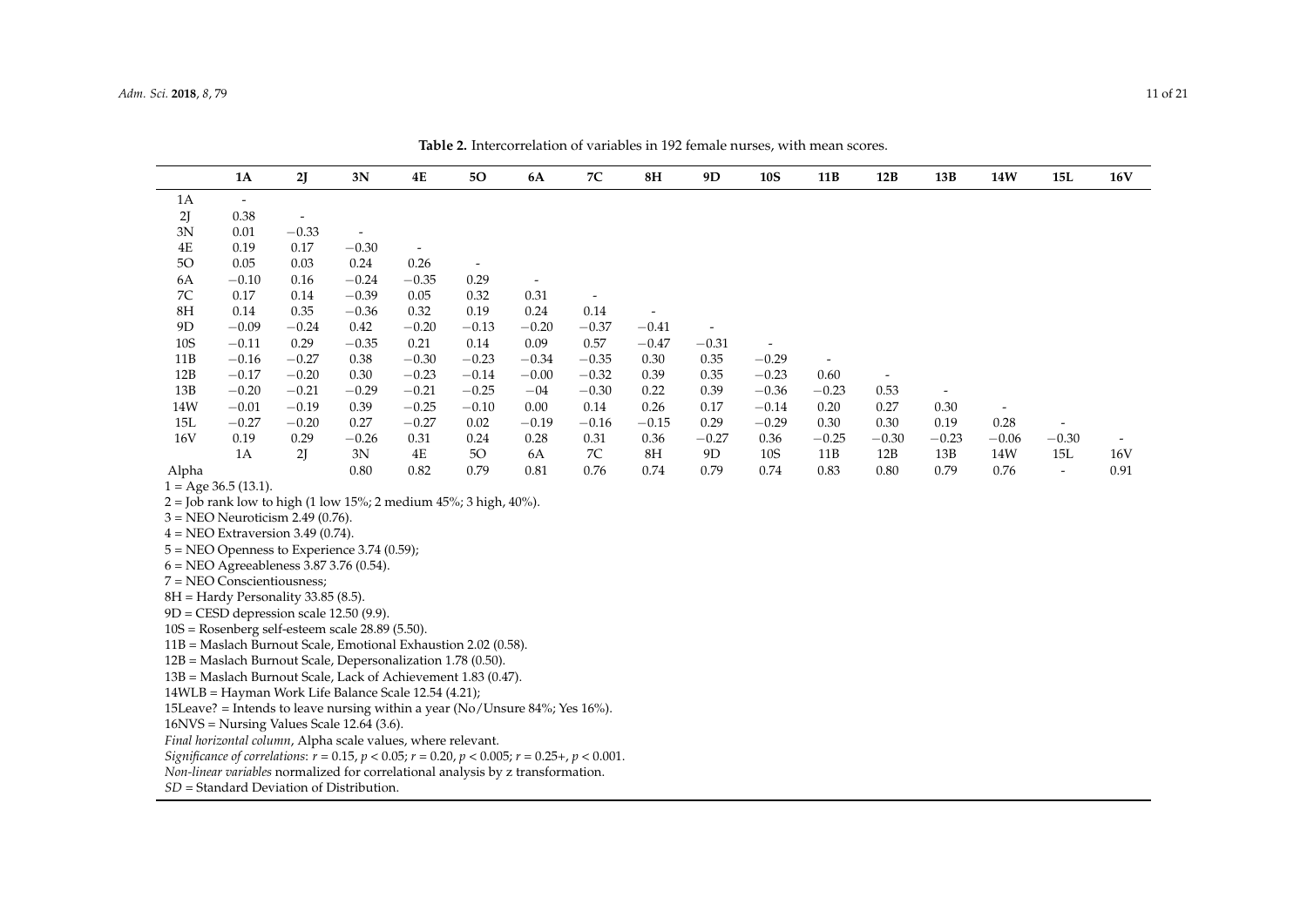| Variable                                                                                           | <b>Nursing Values Scale</b>           | <b>Intention to Leave Nursing</b>     |
|----------------------------------------------------------------------------------------------------|---------------------------------------|---------------------------------------|
| Hardy Personality                                                                                  | 0.36                                  | $-0.15$                               |
| Good Self-Esteem                                                                                   | 0.36                                  | $-0.29$                               |
| Extraversion                                                                                       | 0.31                                  | $-0.27$                               |
| Conscientiousness                                                                                  | 0.31                                  | $-0.06$                               |
| Burnout 2 (Depersonalized)                                                                         | $-0.30$                               | 0.30                                  |
| Job rank (low to high)                                                                             | 0.29                                  | $-0.20$                               |
| Agreeableness                                                                                      | 0.28                                  | $-0.19$                               |
| Depression                                                                                         | $-0.27$                               | 0.29                                  |
| Neuroticism                                                                                        | $-0.26$                               | 0.27                                  |
| Burnout 1 (Emotional Exhaustion)                                                                   | $-0.25$                               | 0.30                                  |
| Open to Experience                                                                                 | 0.24                                  | 0.02                                  |
| Burnout 3 (Achievement Failure)                                                                    | $-0.23$                               | 0.30                                  |
| <b>WLB</b> Stress                                                                                  | $-0.06$                               | 0.28                                  |
| Intention to Leave Nursing                                                                         | $-0.30$                               | 1.00                                  |
| Combined predictor variables                                                                       | $0.39$ (15.2% of variance: Hardy hi + | $0.32$ (10.0% of variance: Hardy lo + |
| significant after step-wise                                                                        | Self Esteem hi + Neuroticism lo +     | Depression hi + Burnout 2 hi +        |
| regression                                                                                         | Extraversion hi)                      | Self Esteem lo + Extraversion lo)     |
| Nursing Values Scale correlation<br>with Intention to Leave, after<br>stepwise multiple regression |                                       | $-0.13$ (NS)                          |

<span id="page-11-0"></span>**Table 3.** Correlations of Nursing Values Scale, and intention to leave nursing, with results of regression equations for each predicted variable.

*Significance*: Correlations of 0.15 and above are significant at the 5% level or beyond. Significance of combined predictor variables: 0.001% level for Nursing Values; and 0.005% for Intention to Leave.

#### **8. Component and Cluster Analysis to Identify Groups of Individuals**

In this exploratory study, we are interested to see if our sample of nurses can be classified into different groups, who might require different kinds of support in their professional lives. To explore this, we used programs in the SPSS-16 package which first of all classified selected variables in a principal component analysis, calculating factor scores on each component for each individual, these scores then being used as the basis for cluster analysis of individuals. In sociological research, component analysis can flow logically into cluster analysis which identifies groups of individuals from clustering of variables [\(Bailey](#page-16-11) [2012;](#page-16-11) [Mokhtarian et al.](#page-19-18) [2012;](#page-19-18) [Hillege et al.](#page-18-16) [2017\)](#page-18-16). This process "humanizes" data analysis in identifying groups of individuals rather than focusing on a set of reified variables [\(Bailey](#page-16-11) [2012;](#page-16-11) [Hacking](#page-18-17) [2012\)](#page-18-17). Cluster analysis is the final technique for "bringing people back in" after complex types of data analysis leaves the researcher "swamped" with a set of complex covariants [\(Byrne and Uprichard](#page-17-19) [2012\)](#page-17-19).

After an initial factor analysis, we specified a 3-factor, orthogonal solution (i.e., required each rotated component to be independent, with vectors at right-angles with *sin* values of zero.) This solution was specified after an initial calculation of seven oblique factors which accounted for just over 50 percent of the total variance in the intercorrelation matrix. This intuition proved fruitful, and four distinct and heuristically useful clusters have emerged accounting for 54 percent of the variance in a truncated list of variables, in which the three Burnout scales were merged into a single scale (Tables [4](#page-12-0) and [5\)](#page-12-1). Table [6](#page-13-0) presents a typology of nurses, based on cluster analysis of the principal component scores for each individual. The basis for the fourfold typology is that it is both heuristically meaningfully, and maximizes the "statistical distance" between individuals, on the various measures employed.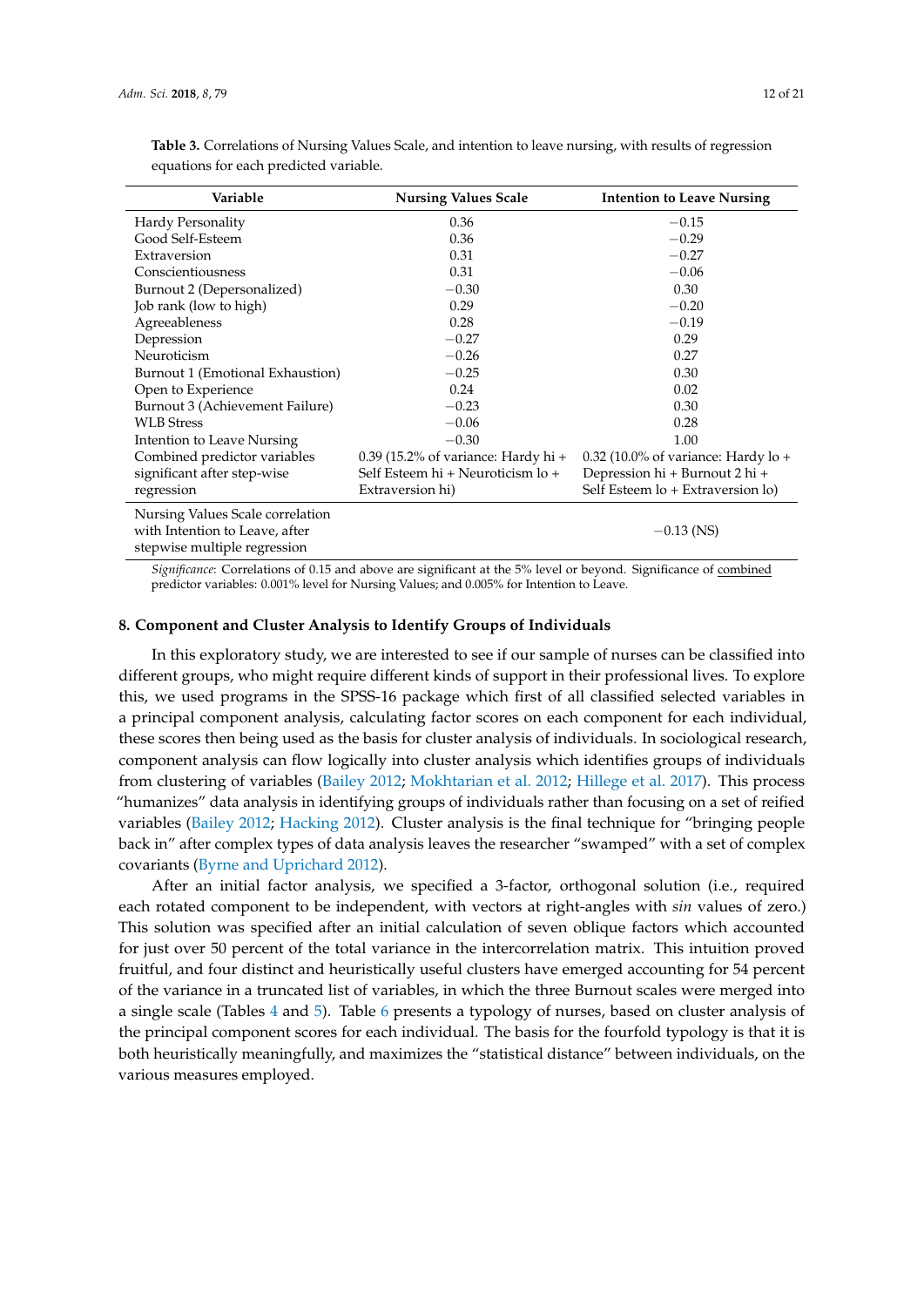<span id="page-12-0"></span>

|                                        | I       | $\mathbf{I}$ | Ш       |
|----------------------------------------|---------|--------------|---------|
| Job rank (low to high)                 | 0.59    | 0.05         | 0.40    |
| Neuroticism                            | $-0.65$ | 75           | 0.02    |
| Extraversion                           | 0.46    | 0.17         | 0.57    |
| Openness to Experience                 | 0.11    | 0.26         | $-0.15$ |
| Agreeableness                          | 0.48    | $-0.37$      | 0.44    |
| Conscientiousness                      | 0.14    | 0.22         | $-0.13$ |
| Hardy Personality                      | 0.63    | $-0.46$      | 0.60    |
| Depression                             | $-0.52$ | 0.67         | $-0.31$ |
| Self-Esteem (low to high)              | 0.63    | $-0.46$      | $-0.28$ |
| <b>Burnout Scales combined</b>         | $-0.47$ | 0.58         | 0.15    |
| Work-Life Balance stress               | $-0.32$ | 0.20         | $-0.41$ |
| Intention to Leave Nursing             | $-0.49$ | 0.01         | 0.14    |
| <b>Nursing Values Scale</b>            | 0.27    | 0.07         | 0.40    |
| Eigen Value                            | 3.13    | 2.61         | 2.00    |
| Cumulative % of variance accounted for | 34%     | 45%          | 54%     |

**Table 4.** Principal components analysis of selected variables.

Note: Principal components analysis used Varimax rotation, requiring orthogonal vectors.

<span id="page-12-1"></span>**Table 5.** Cluster analysis of 192 nurses, using factor scores from the principal components analysis.

|                               | A (79) | B(54)  | C(20)  | D(39) | <b>Chi-Squared Values</b> |
|-------------------------------|--------|--------|--------|-------|---------------------------|
| Job rank high                 | 13%    | 31%    | $6\%$  | 49%   | 36.71 (6 df) $p < 0.0000$ |
| Job rank low                  | 17%    | $7\%$  | 20%    | $4\%$ |                           |
| Intention to leave nursing    | 15%    | 9%     | 80%    | 3%    | 65.15 (3 df) $p < 0.0000$ |
| Neuroticism hi quartile       | 25%    | 26%    | 37%    | 12%   | 86.41 (6 df) $p < 0.0000$ |
| Neuroticism lo quartile       | 25%    | 23%    | $2\%$  | 50%   |                           |
| Extraversion hi quartile      | 15%    | 31%    | $6\%$  | 48%   | 46.23 (6 df) $p < 0.0000$ |
| Extraversion lo quartile      | 33%    | $30\%$ | 17%    | 20%   |                           |
| Agreeableness hi quartile     | 27%    | 32%    | $10\%$ | 31%   | 20.87 (6 df) $p < 0.002$  |
| Agreeableness lo quartile     | 33%    | 26%    | 22%    | 19%   |                           |
| Hardy Personality hi quartile | 23%    | 31%    | 2%     | 44%   | 38.37 (6 df) $p < 0.0000$ |
| Hardy Personality lo quartile | 33%    | 26%    | 22%    | 19%   |                           |
| Depression hi quartile        | 29%    | 25%    | 30%    | 17%   | 51.02 (6 df) $p < 0.0000$ |
| Depression lo quartile        | 24%    | 31%    | $2\%$  | 43%   |                           |
| Self-Esteem hi quartile       | 24%    | 33%    | $4\%$  | 39%   | 64.35 (6 df) $p < 0.0000$ |
| Self-Esteem lo quartile       | 27%    | 21%    | 35%    | 17%   |                           |
| Burnout Scales hi quartile    | $32\%$ | 25%    | 35%    | 8%    | 94.47 (6 df) $p < 0.0000$ |
| Burnout Scales lo quartile    | 19%    | 20%    | $4\%$  | 57%   |                           |
| Work-Life Stress hi quartile  | 30%    | 25%    | 30%    | 15%   | 50.33 (6 df) $p < 0.0000$ |
| Work-Life Stress lo quartile  | 19%    | 36%    | $4\%$  | 41%   |                           |
| Nursing Values hi quartile    | 24%    | $30\%$ | 10%    | 36%   | 41.32 (6 df) $p < 0.0000$ |
| Nursing Values lo quartile    | 33%    | 21%    | 30%    | 16%   |                           |

*Method used*: K-means cluster analysis (SPSS-16), specifying five, then four, then three clusters in separate analyses, using factor scores from the principal components analysis shown in Table [3.](#page-11-0) The finally chosen, four-groups solution (using 11 of the 13 variables in the principal components analysis) *maximized* average significance differences between groups on the selected variables, listed above.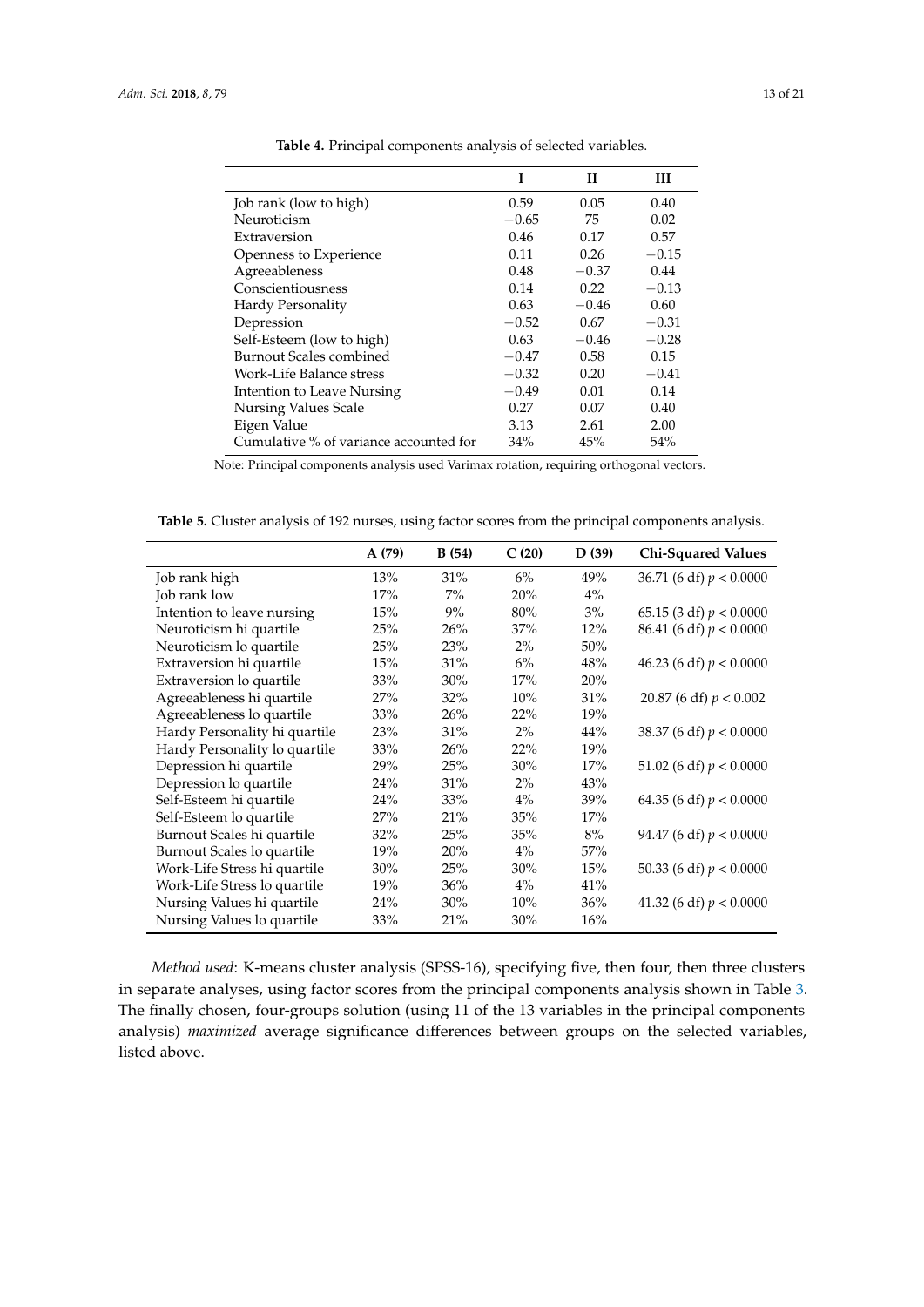<span id="page-13-0"></span>

| <b>Four Kinds of Nurses</b> |                                                                                                                                                                                                                                                                                                                           |
|-----------------------------|---------------------------------------------------------------------------------------------------------------------------------------------------------------------------------------------------------------------------------------------------------------------------------------------------------------------------|
| Group $A (N = 79)$          | "The Soldiers": medium scores on most measures; some burnout; fewer intentions<br>to leave nursing, but more work-life stress; somewhat lower scores on agreeable<br>personality, and lower scores on nursing values scale.                                                                                               |
| Group B $(N = 54)$          | "Cheerful Professionals": higher job rank; more extraverted; more agreeable; better<br>self-esteem; not depressed; few plans to leave nursing; medium-to-low scores on<br>neuroticism and depression; good self-esteem; middle range hardy personality scale<br>score; somewhat higher attachment to core nursing values. |
| Group C $(N = 20)$          | "Highly Stressed, Potential Leavers": high levels of depression and neuroticism;<br>poor self-esteem; less extraverted; low "hardy personality" profiles; experiencing<br>work-life stress; somewhat lesser attachment to core nursing values.                                                                            |
| Group D $(N = 39)$          | "High Achievers, Strong and Stable": higher job rank; more extraverted; lower<br>scores on neuroticism and depression measures; higher scores on hardiness and<br>self-esteem; less work-life stress; less burnout; higher nursing values profile.                                                                        |

**Table 6.** Four Types of Nurses.

# **9. Discussion of Findings**

First of all, the method of obtaining nurses for our study group using snowball sampling has located an enthusiastic and co-operative group of nurses, who are unique by virtue of the non-random sampling method employed, but who nevertheless manifested many of the characteristics of prior studies which have used random sampling. We anticipated that beginning our network or snowball sample with relatively senior, successful professional nurses might mean that we would miss highly stressed nurses described in previous work in Europe and North America. This has proved not to be the case, and we have identified a sub-group of highly stressed nurses who do anticipate leaving their chosen profession. Nevertheless, we have a sample strongly weighted towards nurses who are both successful and senior in their profession. Hypothetically, a fully representative sample would identify a significant proportion of nurses who experience stress in their profession, and who are leaving nursing in greater numbers, including those being recruited to degree and training courses who are experiencing increasing stress, as nurse–patient ratios worsen.

The *Nursing Values Scale* (NVS) measuring acceptance of the 6Cs of nursing developed in this study has internal reliability, and some evidence of face validity in terms of its statistically significant correlations. We retained it in the component and cluster analyses not for its predictive power, which as a variable on its own is relatively weak; but because of our personal interest in this scale. It does in fact form part of a variable set which includes Hardy Personality, Extraversion (higher), Self-Esteem (higher), and Neuroticism (lower). On its own the NVS does not significantly predict "intention to leave nursing" when the effects of psychological variables are controlled for. Nevertheless, the NVS is a significant marker for two of the groups emerging from cluster analysis: the "High Achievers" group score highly on the NVS, while the "Highly Stressed" group who contemplate leaving nursing, have lower NVS scores.

We argue that enhancing core nursing values is an important facet of nurse training, as [Day et al.](#page-17-4) [\(2017\)](#page-17-4) have advocated: internalizing and trying to adhere to such values may be ego-enhancing, and act as a buffer when professional stressors are faced [\(Gottlieb](#page-18-1) [2013\)](#page-18-1). Disenchantment with nursing, in the absence of adherence to higher values may be part of the "malaise syndrome" which in turn results in poorer nursing care, with increased rates of patient morbidity and mortality [\(Aiken et al.](#page-16-7) [2008;](#page-16-7) [Griffiths et al.](#page-18-2) [2016\)](#page-18-2).

But the causes of nursing stress, for example, in the United Kingdom, must once again be emphasized: poorly-funded health systems and poor staff–patient ratios result from government policies which leave hospitals chronically underfunded [\(Marsh](#page-19-7) [2018\)](#page-19-7).

*Burnout* (as measured by Maslach's frequently used scale) was certainly a feature of the stress and malaise in this group of nurses. The three sub-scales separately, and combined in a single scale,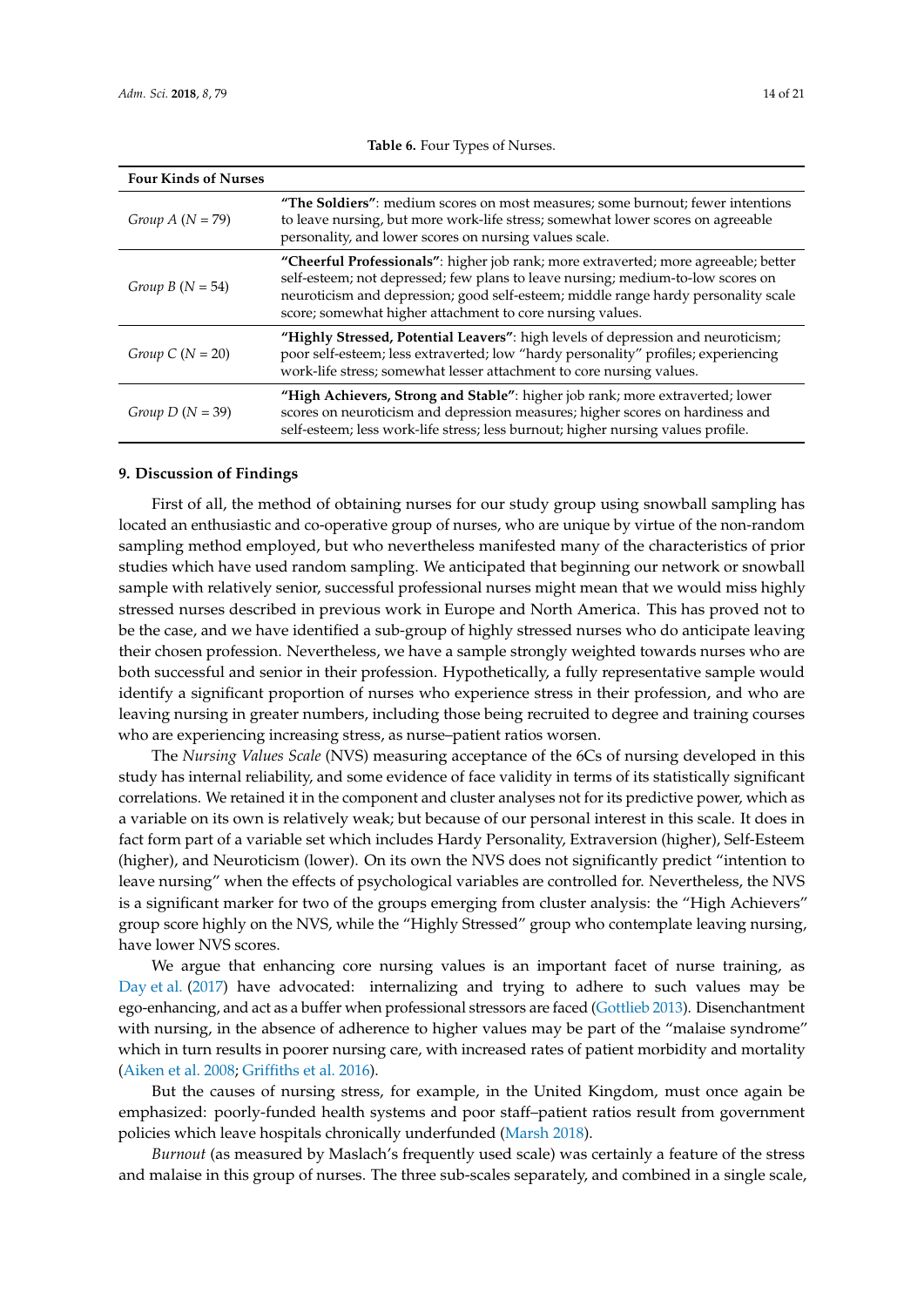were part of a personal profile in which stress and depression were associated with an intention to leave. Directions of cause are difficult to adduce, however, and only longitudinal work can clarify this. The same observation can be made of the *Work-Life Balance* stress measure. Some nurses in this sample clearly feel highly stressed by the ways which work impinges on their enjoyment of home life, or vice versa.

But nurses who are identified as having a *Hardy Personality* do not generally report such stress. Since we do not have a matched comparison sample of non-nurses, we are unable to show whether our cohort of nurses have significantly less favorable levels of depression, poor self-esteem, personality problems, and work and home-life related stress compared with other professional women. We can conclude, however, that within our sample we have identified a sub-group of nurses who are often very depressed in relation to, and perhaps resulting from, the stresses they perceive or experience in their lives and professional roles. Once we have identified such a group, we have an ethical obligation to help them as much as possible, including the use of a peer-counselling model.

Is having a hardy personality an inherent quality of an individual, from childhood onwards—as are some of the Big 5 personality dimensions measured? Should recruits to potentially stressful professional roles be screened for their "hardy personality" profiles? Pre-screening potential recruits to the nursing profession in order to exclude them (e.g., [Swider and Zimmerman](#page-20-17) [2010\)](#page-20-17) is not something that we would countenance, although broad screening of potential nurses when there are more applicants than degree course places may occur.

Work in this field suggests that a major determinant of success in training is the candidate's value commitment to their chosen profession [\(Traynor et al.](#page-20-18) [2017\)](#page-20-18). Given this, we advocate that professional educators should develop the personal (and personality) strengths of nurses accepted for training. Alongside socialization in fundamental nursing values, educators should also promote ongoing programs of social support both before and after graduation [\(Cortese et al.](#page-17-12) [2010;](#page-17-12) [Düchting](#page-17-13) [2015\)](#page-17-13). As [Welby](#page-20-19) [\(2016\)](#page-20-19) has argued, valuing nurses requires the fostering and support of nurses' professional value systems as well as building their professional strengths. Additional strategies such as increasing "mindfulness" [\(Galante et al.](#page-18-18) [2017\)](#page-18-18) may also enhance emotional well-being and endurance in professional students. A variety of approaches to problems of burnout deserve to be tested, including cognitive-behavioral counselling [\(Lloyd et al.](#page-19-19) [2013\)](#page-19-19). Nurses' spiritual values may be another aspect of a nursing professional's identity which is worth exploring, and supporting [\(Ross et al.](#page-19-20) [2014\)](#page-19-20).

Programs exist for promoting "emotional intelligence" and "emotional resilience" in nurses prior to and following their graduation [\(Montes-Berges and Augusto](#page-19-21) [2007;](#page-19-21) [Rego et al.](#page-19-22) [2010;](#page-19-22) [Grant and](#page-18-19) [Kinman](#page-18-19) [2013;](#page-18-19) [Sharon and Grinberg](#page-20-20) [2018\)](#page-20-20), and these approaches could also promote (or build on) nurses' "hardy personality". Nursing education, and post-graduate professional support needs to be "strength-based" [\(Gottlieb](#page-18-1) [2013;](#page-18-1) [Gottlieb and Gottlieb](#page-18-0) [2017\)](#page-18-0), and nursing educators could have a crucial role in providing career-long support for their graduates which includes fostering both hardiness and emotional resilience [\(McSherry et al.](#page-19-4) [2012\)](#page-19-4). These are important areas for future research, policy development, and social change.

This research employs the approach of Critical Realism (CR), which differs from earlier social research models in significant ways. The CR study begins with a value-based description of *ontology*, an assertion that there frequently exists within a social structure a hidden but powerful form of alienation, an idea based on [Bhaskar'](#page-17-0)s [\(2002\)](#page-17-0) development of Marxian ideas. At base a crucial area of *Absence* is defined and identified, which existing power structures usually ignore. For nurses, the crucial Absence we frame in the following proposition:

The majority of nurses are dedicated to caring roles which involve important value commitments, as well as dedication to professional excellence. Yet nurses are not adequately valued or rewarded by the communities and institutions they serve. All too often their welfare and work are devalued in a variety of ways—in modern Britain, for example, by making nurse–patient ratios so unfavorable, that nurses struggle to offer an adequate service. They must soldier on or leave. Only the strongest,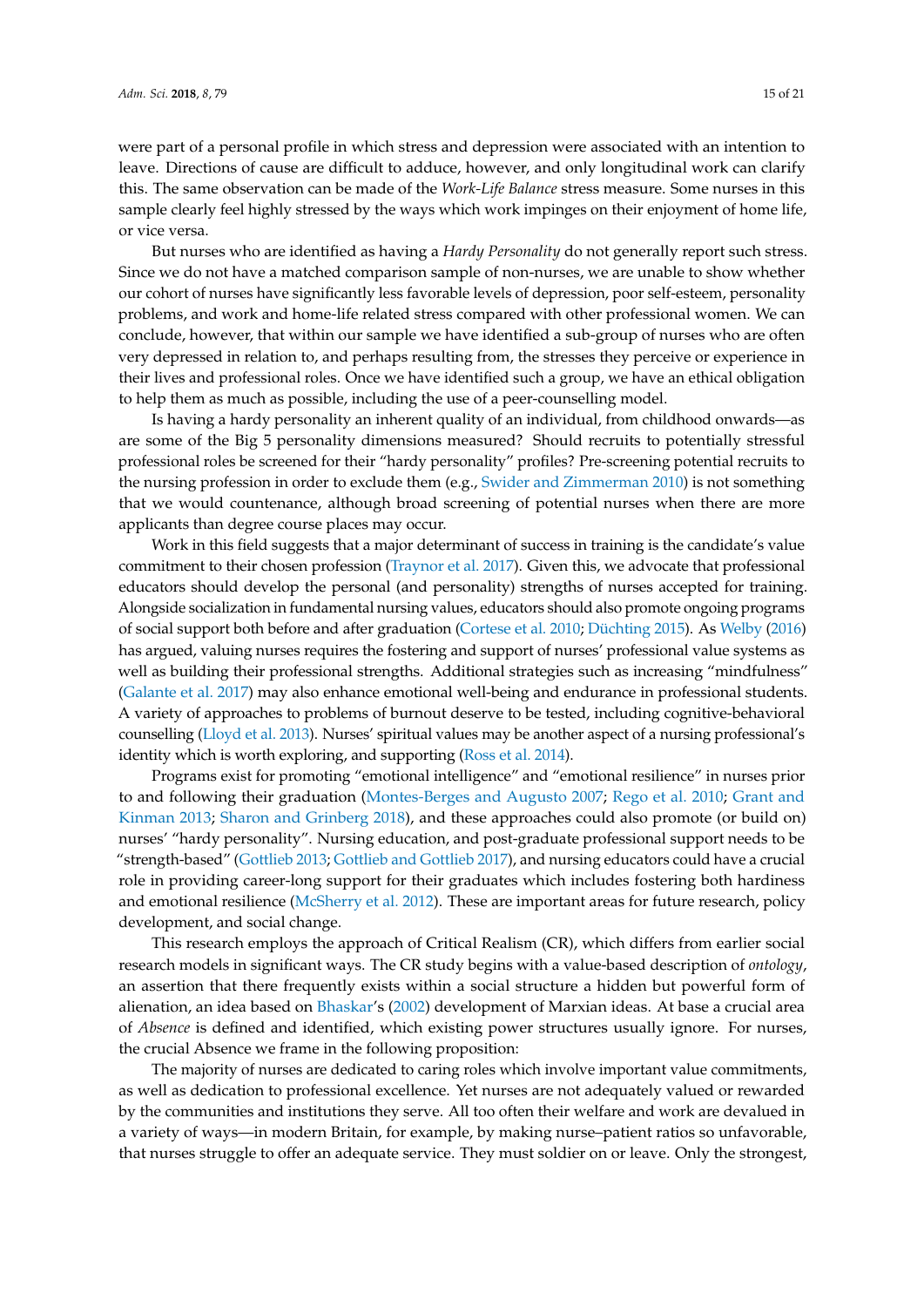the most dedicated, survive. This continued struggle of nurses to break from the bonds of professional alienation is largely absent in the public discourse concerning health reform.

From the review of both the clinical and the political debate surrounding nursing, we find little emphasis on the dedication of nurses, and their willingness to "soldier on". The single exception, in our experience is the organization dedicated to the professional excellence of nursing in the UK: *The Royal College of Nurses*, which offers to politicians and professionals a flow of well-written, finely argued, and well-researched reports (e.g., [Ball and Pike](#page-17-6) [2009;](#page-17-6) [Ball and Catton](#page-16-12) [2011;](#page-16-12) [Ball and Royal](#page-17-20) [College of Nursing Research Team](#page-17-20) [2005;](#page-17-20) [Ball et al.](#page-17-21) [2014;](#page-17-21) [RCN](#page-19-6) [2017\)](#page-19-6). Official government silence in the face of these reports, and the parallel clinical research showing that worsening nurse–patient ratios are a direct cause of increases in patient mortality and morbidity in England [\(Aiken et al.](#page-16-8) [2014;](#page-16-8) [Ball et al.](#page-17-21) [2014;](#page-17-21) [Griffiths et al.](#page-18-2) [2016\)](#page-18-2) are ignored by politicians and policy-makers, until another major crisis—usually an excess of patient deaths—emerges. resulting in an official enquiry (e.g., [Francis](#page-17-5) [2013\)](#page-17-5) whose recommendations are then largely ignored, with continued public underfunding of health care, and worsening of nurse–patient ratios [\(Grierson](#page-18-20) [2017\)](#page-18-20).

This value-based idea of the exploitation and alienation of nurses we held at the beginning of this research and have reviewed the literature and undertaken data analysis in order to elaborate and support our initial value-based position on this alienation, exploring how dialogue might increase the consciousness of nurses about their oppression, in the CR process of *morphogensisis* [\(Archer](#page-16-1) [2007\)](#page-16-1).

The present study was not an empirical or hypothesis-testing exercise, but rather attempted to use complex data analysis methodologies which lead, heuristically within an overall qualitative design, to the humanizing description not of relationships between data (things), but between groups of people (humans) working together for the same goal, bound together by a set of higher order nursing values.

#### **10. Conclusions**

Although statistical methods have been used in analyzing data, this is essentially a qualitative study, using statistical modelling within the qualitative framework of a critical realist approach, in the study of a specially selected group of nurses. However, the standard rules for analysis of statistical data have been carefully followed in the exercise of generating correlations, exploring the primacy of variables through regression analysis, then the grouping of variables, and then of individuals. The heuristic procedure has been one of data reduction, minimizing the number of variables required to produce a meaningful typology of individuals.

This approach has been relatively successful in producing four types of individuals, with nursing careers ranging from the very successful "hardy personality" career nurses, who can cope successfully with a variety of professional and personal challenges, with two groups of successful nurses "soldiering on" in the middle range, through to a marginal group who are clearly not coping and need psychological, social, and professional support—help which they were not currently receiving.

In the next phase of this longitudinal study we will report on the development and outcomes of a co-counselling model, in which 20 successful career nurses offer what help and support they can to their struggling colleagues, whom we have identified in this study.

The limitations of our work must be stressed. First of all, our sample is relatively small, and replication with a larger group of nurses using a different method of sampling (e.g., random sampling) would be welcome, to see if our four-level typology can be replicated, and whether the proportion of nurses "intending to leave" would be greater in a more random sample. We do not have a control or contrast group of professional women in non-nursing roles, so we are not certain that it is the pressures of a nursing career which are causing psychological distress in the women in our sample. But we are certainly aware of the multiple stressors which face women who try and achieve senior positions in various employment sectors, including those concerned with human service careers [\(Bagley et al.](#page-16-13) [2018\)](#page-16-13).

Although the correlations which emerged in the analysis of the variables measured are compatible with those of previous studies, we remain disappointed that the correlations in our own and in previous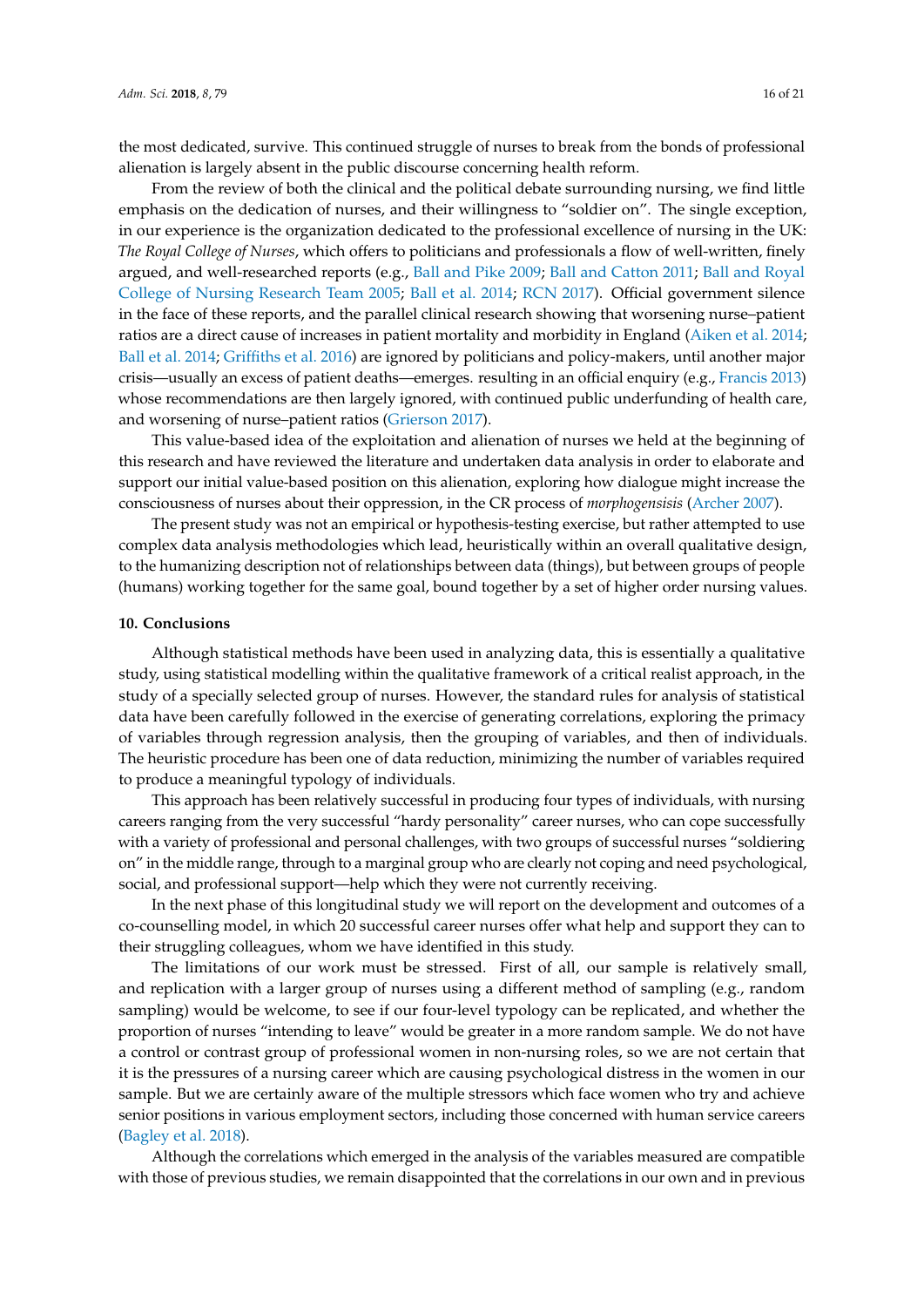work rarely explain more than half of the shared variance of any two variables (or set of variables). This implies both complexity of interacting influences on personal adjustment and role performance; and a degree of imperfection in the ability of standardized instruments to capture fully the concepts or domains they purport to measure.

Directions of cause are often also difficult to adduce, in our own and in previous work. Longitudinal work may be able to clarify this.

**Author Contributions:** The three authors shared equal responsibility in the conceptualization, conduct of research, and the writing of this paper.

**Funding:** This research was not supported by any external funding.

**Ethical Approval:** The research was conducted according to the ethical principles of the Declaration of Helsinki, and received the ethical approval of the National Health Service (England) for research undertaken outside of health settings, with non-clinical subjects (Ref: NHS NW16.37).

**Conflicts of Interest:** The three authors declare no conflict of interest. None of them is professionally concerned with the current delivery of health care, or with nurse education. Two of the authors have been Registered Nurses with professional responsibilities, in the previous century.

#### **References**

- <span id="page-16-5"></span>Adriaenssens, Jef, Veronique De Gucht, and Stan Maes. 2015. Determinants and prevalence of burnout in emergency nurses: A systematic review of 25 years of research. *International Journal of Nursing Studies* 52: 649–61. [\[CrossRef\]](http://dx.doi.org/10.1016/j.ijnurstu.2014.11.004) [\[PubMed\]](http://www.ncbi.nlm.nih.gov/pubmed/25468279)
- <span id="page-16-7"></span>Aiken, Linda H., Sean P. Clarke, Douglas M. Sloane, Eileen T. Lake, and Timothy Cheney. 2008. Effects of hospital care environment on patient mortality and nurse outcome. *Journal of Nursing Administration* 38: 223–29. [\[CrossRef\]](http://dx.doi.org/10.1097/01.NNA.0000312773.42352.d7) [\[PubMed\]](http://www.ncbi.nlm.nih.gov/pubmed/18469615)
- <span id="page-16-8"></span>Aiken, Linda H., Douglas M. Sloane, Luk Bruyneel, Koen Van den Heede, Peter Griffiths, Reinhard Busse, and Marianna Diomidous. 2014. Nurse staffing and education and hospital mortality in nine European countries: A retrospective observational study. *The Lancet* 383: 1824–30. [\[CrossRef\]](http://dx.doi.org/10.1016/S0140-6736(13)62631-8)
- <span id="page-16-6"></span>Akerboom, Simone, and Stan Maes. 2006. Beyond demand and control: The contribution of organizational risk factors in assessing the psychological well-being of health care employees. *Work and Stress* 20: 21–36. [\[CrossRef\]](http://dx.doi.org/10.1080/02678370600690915)

<span id="page-16-2"></span>Alderson, Priscilla. 2013. *Childhoods Real and Imagined: An Introduction to Critical Realism*. Abingdon: Routledge.

- <span id="page-16-3"></span>Alderson, Priscilla. 2015. *The Politics of Childhoods Real and Imagined: Volume 2 Practical Applications of Critical Realism and Childhood Studies*. Abingdon: Routledge.
- <span id="page-16-4"></span>Allmark, Peter, and Katarzyna Machaczek. 2018. Realism and Pragmatism in a mixed methods study. *Journal of Advanced Nursing* 74: 1301–9. [\[CrossRef\]](http://dx.doi.org/10.1111/jan.13523) [\[PubMed\]](http://www.ncbi.nlm.nih.gov/pubmed/29350782)
- <span id="page-16-9"></span>Anderson, Marie, Xavier Parent-Rocheleau, and Brian Mishara. 2015. Critical review on suicide among nurses. *Crisis* 36: 91–101. [\[CrossRef\]](http://dx.doi.org/10.1027/0227-5910/a000305) [\[PubMed\]](http://www.ncbi.nlm.nih.gov/pubmed/25708252)
- <span id="page-16-1"></span>Archer, Margaret S. 2007. *Making Our Way through the World: Human Reflexivity and Social Mobility*. Cambridge: Cambridge University Press.
- <span id="page-16-0"></span>Bagley, Christopher, Alice Sawyerr, and Mahmoud Abubaker. 2016. Dialectic Critical Realism: Grounded values and reflexivity in social science research. *Advances in Applied Sociology* 6: 400–19. [\[CrossRef\]](http://dx.doi.org/10.4236/aasoci.2016.612030)
- <span id="page-16-13"></span>Bagley, Christopher Adam, Mahmoud Abubaker, and Afroze Shahnaz. 2018. Woman and management: A conceptual review, with a focus on Muslim women in management roles in Western and in Muslim-majority countries. *Open Journal of Business and Management* 6: 485–507. [\[CrossRef\]](http://dx.doi.org/10.4236/ojbm.2018.62038)
- <span id="page-16-11"></span>Bailey, Daniel. 2012. Sociological classification and cluster analysis. In *Cluster Analysis*. Edited by Kenneth D. Byrne and Emma Uprichard. London: Sage, vol. 2, pp. 200–12.
- <span id="page-16-10"></span>Bakker, Arnold B., Karen I. Van Der Zee, Kerry A. Lewig, and Maureen F. Dollard. 2006. The relationship between the big five personality factors and burnout: A study among volunteer counselors. *The Journal of Social Psychology* 146: 31–50. [\[CrossRef\]](http://dx.doi.org/10.3200/SOCP.146.1.31-50)
- <span id="page-16-12"></span>Ball, Jane, and Howard Catton. 2011. Planning nurse staffing: Are we willing and able? *Journal of Research in Nursing* 16: 551–58. [\[CrossRef\]](http://dx.doi.org/10.1177/1744987111422425)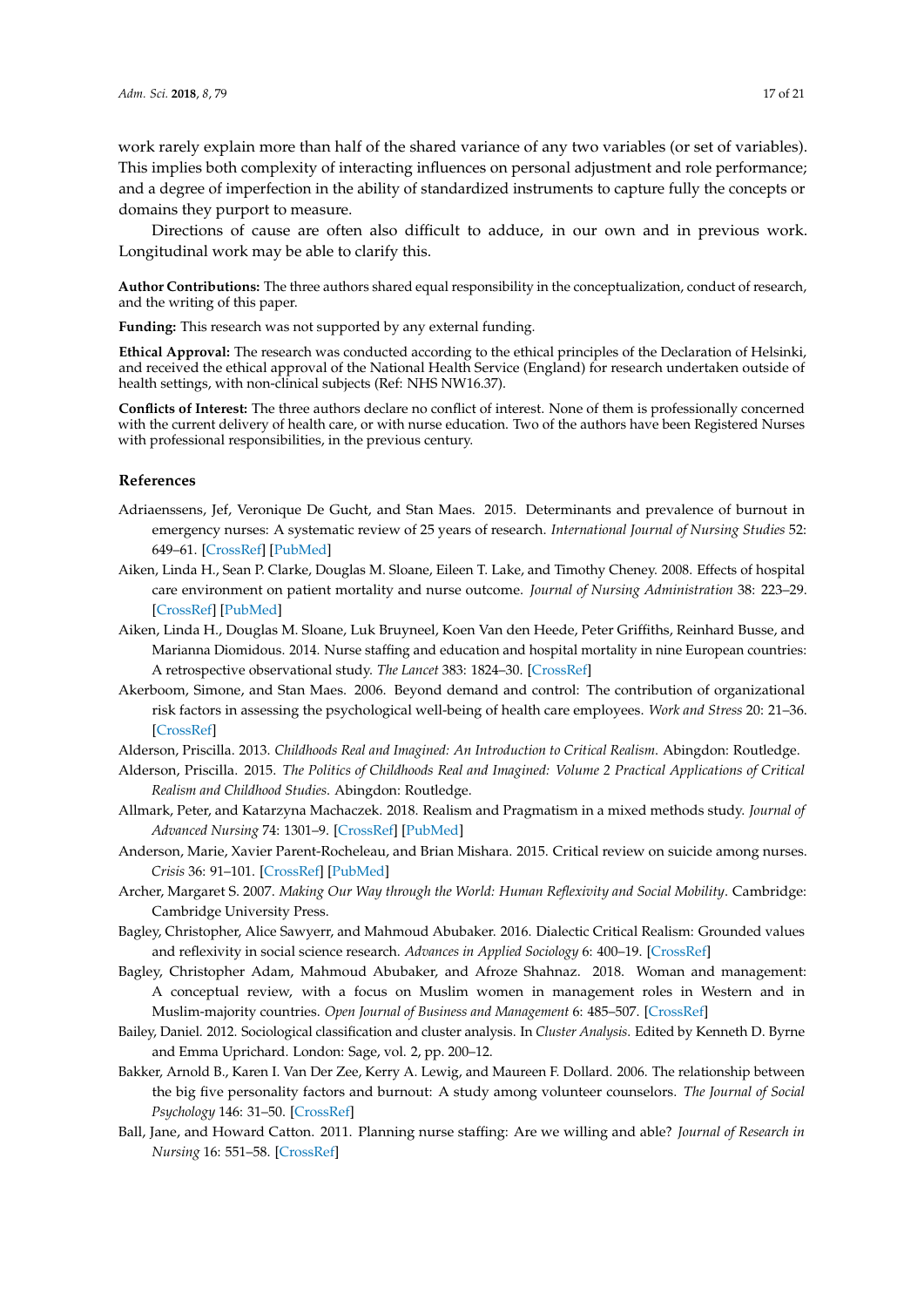- <span id="page-17-6"></span>Ball, Jane, and Geoff Pike. 2009. *Past Imperfect, Future Tense—Nurses' Employment and Morale in 2009*. London: Royal College of Nursing.
- <span id="page-17-20"></span>Ball, Jane, and Royal College of Nursing Research Team. 2005. *Maxi Nurses: Advanced and Specialist Nursing Roles: Results from a Survey of RCN Members in Advanced and Specialist Nursing Roles. London: Royal College of Nursing*. London: Royal College of Nursing.
- <span id="page-17-21"></span>Ball, Jane E., Trevor Murrells, Anne Marie Rafferty, Elizabeth Morrow, and Peter Griffiths. 2014. 'Care left undone' during nursing shifts: Associations with workload and perceived quality of care. *BMJ Health and Safety* 23: 116–25. [\[CrossRef\]](http://dx.doi.org/10.1136/bmjqs-2012-001767) [\[PubMed\]](http://www.ncbi.nlm.nih.gov/pubmed/23898215)
- <span id="page-17-16"></span>Bartone, Paul T., Robert R. Roland, James J. Picano, and Thomas J. Williams. 2008. Psychological hardiness predicts success in US Army Special Forces candidates. *International Journal of Selection and Assessment* 16: 78–81. [\[CrossRef\]](http://dx.doi.org/10.1111/j.1468-2389.2008.00412.x)
- <span id="page-17-17"></span>Benishek, Lois A., and Frederick G. Lopez. 2001. Development and initial validation of a measure of academic hardiness. *Journal of Career Assessment* 9: 333–52. [\[CrossRef\]](http://dx.doi.org/10.1177/106907270100900402)
- <span id="page-17-0"></span>Bhaskar, Roy. 2002. *From Science to Emancipation: Alienation and Enlightenment*. Abingdon: Routledge.
- <span id="page-17-18"></span>Boyar, Scott L., Jon C. Carr, Donald C. Mosley Jr., and Charles M. Carson. 2007. The development and validation of scores on perceived work and family demand scales. *Educational and Psychological Measurement* 67: 100–15. [\[CrossRef\]](http://dx.doi.org/10.1177/0013164406288173)
- <span id="page-17-10"></span>Browning, Laura, Carey S. Ryan, Scott Thomas, Martin Greenberg, and Susan Rolniak. 2007. Nursing specialty and burnout. *Psychology, Health and Medicine* 12: 248–54. [\[CrossRef\]](http://dx.doi.org/10.1080/13548500600568290) [\[PubMed\]](http://www.ncbi.nlm.nih.gov/pubmed/17365896)
- <span id="page-17-15"></span>Bruck, Carly S., and Tammy D. Allen. 2003. The relationship between big five personality traits, negative affectivity, type A behavior, and work-family conflict. *Journal of Vocational Behavior* 63: 457–72. [\[CrossRef\]](http://dx.doi.org/10.1016/S0001-8791(02)00040-4)
- <span id="page-17-8"></span>Bruyneel, Luk, Tom Thoelen, Jef Adriaenssens, and Walter Sermeus. 2016. Emergency room nurses' pathway to turnover intention: A moderated serial mediation analysis. *Journal of Advanced Nursing* 73: 930–42. [\[CrossRef\]](http://dx.doi.org/10.1111/jan.13188)
- <span id="page-17-19"></span>Byrne, Kenneth D., and Emma Uprichard. 2012. Data mining with classification. In *Cluster Analysis*. Edited by Kenneth D. Byrne and Emma Uprichard. London: Sage, vol. 4, pp. 10–25.
- <span id="page-17-1"></span>Caetano, Ana. 2015. Defining personal reflexivity: A critical reading of Archer's approach. *European Journal of Social Theory* 18: 60–75. [\[CrossRef\]](http://dx.doi.org/10.1177/1368431014549684)
- <span id="page-17-3"></span>Clarke, Chris. 2014. Promoting the 6Cs of nursing in patient assessment. *Nursing Standard* 28: 52. [\[CrossRef\]](http://dx.doi.org/10.7748/ns.28.44.52.e7967)
- <span id="page-17-11"></span>Coomber, Billie, and K. Louise Barriball. 2007. Impact of job satisfaction components on intent to leave and turnover for hospital-based nurses: A review of the research literature. *International Journal of Nursing Studies* 44: 297–314. [\[CrossRef\]](http://dx.doi.org/10.1016/j.ijnurstu.2006.02.004)
- <span id="page-17-12"></span>Cortese, Claudio G., Lara Colombo, and Chiara Ghislieri. 2010. Determinants of nurses' job satisfaction: The role of work-family conflict, job demand, emotional charge and social support. *Journal of Nursing Management* 18: 35–43. [\[CrossRef\]](http://dx.doi.org/10.1111/j.1365-2834.2009.01064.x) [\[PubMed\]](http://www.ncbi.nlm.nih.gov/pubmed/20465727)
- <span id="page-17-2"></span>Cummings, Jane, and Vivienne Bennett. 2012. Compassion in Practice. Nursing Midwifery and Care Staff. Our Vision and Strategy. Available online: [www.england.nhs.uk/wp-content/uploads/2012/12/compassion-in](www.england.nhs.uk/wp-content/uploads/2012/12/compassion-in-practice.pdf)[practice.pdf](www.england.nhs.uk/wp-content/uploads/2012/12/compassion-in-practice.pdf) (accessed on 20 March 2018).
- <span id="page-17-4"></span>Day, Lisa, Scott R. Ziehm, Martha A. Jessup, Pattie Amedro, Carol Dawson-Rose, Anne Derouin, Betsy Babb Kennedy, Sally Manahan, Abby Luck Parish, and Rachel Naomi Remen. 2017. The power of nursing: An innovative course in values clarification and self-discovery. *Journal of Professional Nursing* 33: 267–70. [\[CrossRef\]](http://dx.doi.org/10.1016/j.profnurs.2017.01.005) [\[PubMed\]](http://www.ncbi.nlm.nih.gov/pubmed/28734485)
- <span id="page-17-7"></span>De Boer, Jacoba Coby, Anja Lok, Ellen van't Verlaat, Hugo J. Duivenvoorden, Arnold B. Bakker, and Bert J. Smit. 2011. Work-related critical incidents in hospital-based health care providers and the risk of post-traumatic stress symptoms, anxiety, and depression: A meta-analysis. *Social Science & Medicine* 73: 316–26.
- <span id="page-17-14"></span>Dewe, Philip, and Cary L. Cooper. 2017. *Work, Stress and Coping*. London: Sage.
- <span id="page-17-13"></span><span id="page-17-9"></span>Düchting, Maren. 2015. *Improving the Work-Life Balance of Registered Nurses*. Norderstedt: Grin Verlag.
- Edwards, Deborah. 2001. A stepwise multivariate analysis of factors that contribute to stress for mental health nurses working in the community. *Journal of Advanced Nursing* 36: 805–13. [\[CrossRef\]](http://dx.doi.org/10.1046/j.1365-2648.2001.02035.x) [\[PubMed\]](http://www.ncbi.nlm.nih.gov/pubmed/11903710)
- <span id="page-17-5"></span>Francis, Robert. 2013. Report of the Mid Staffordshire NHS Foundation Trust Public Inquiry. Available online: <http://www.midstaffspublicinquiry.com/report> (accessed on 19 September 2016).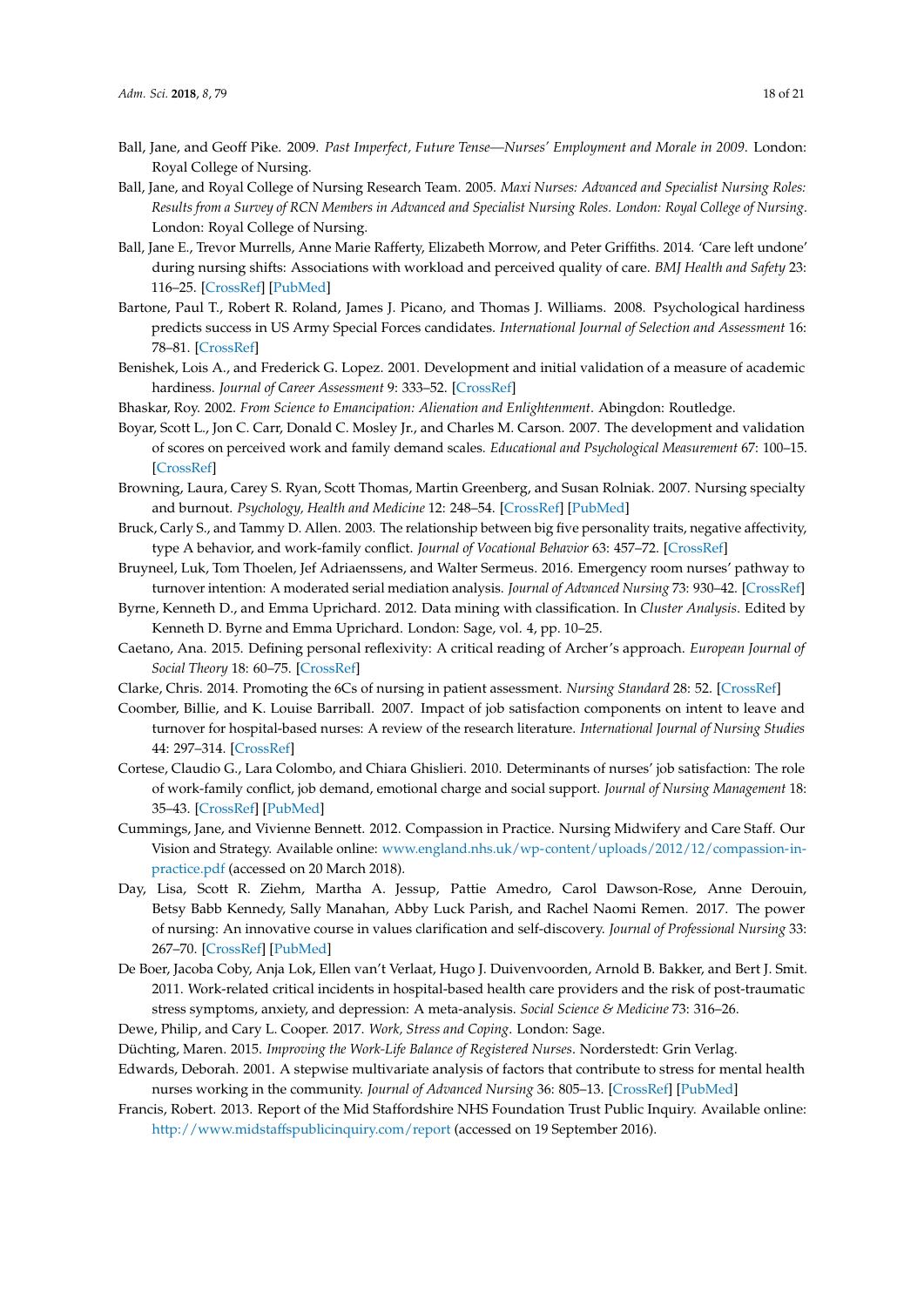- <span id="page-18-18"></span>Galante, Julieta, Géraldine Dufour, Maris Vainre, Adam P. Wagner, Jan Stochl, Alice Benton, Neal Lathia, Emma Howarth, and Peter B. Jones. 2017. A mindfulness-based intervention to increase resilience to stress in university students (the Mindful Student Study): A pragmatic randomised controlled trial. *The Lancet Public Health* 3: e72–81. [\[CrossRef\]](http://dx.doi.org/10.1016/S2468-2667(17)30231-1)
- <span id="page-18-10"></span>Garrosa, Eva, Bernardo Moreno-Jimenez, Youxin Liang, and Jose Luis Gonzalez. 2008. The relationship between socio-demographic variables, job stressors, burnout, and hardy personality in nurses: An exploratory study. *International Journal of Nursing Studies* 45: 418–27. [\[CrossRef\]](http://dx.doi.org/10.1016/j.ijnurstu.2006.09.003) [\[PubMed\]](http://www.ncbi.nlm.nih.gov/pubmed/17109862)

<span id="page-18-1"></span>Gottlieb, Laurie N. 2013. *Strengths-Based Nursing Care: Health and Healing the Person and Family*. New York: Springer.

- <span id="page-18-0"></span>Gottlieb, Laurie N., and Bruce Gottlieb. 2017. Strengths-based nursing: A process for implementing a philosophy into practice. *Journal of Family Nursing* 23: 319–40. [\[CrossRef\]](http://dx.doi.org/10.1177/1074840717717731) [\[PubMed\]](http://www.ncbi.nlm.nih.gov/pubmed/28795856)
- <span id="page-18-19"></span>Grant, Louise Jane, and Gail Kinman. 2013. *The Importance of Emotional Resilience for Staff in the Helping Professions: Developing an Emotional Curriculum*. Bedford: University of Bedfordshire Higher Education Academy.
- <span id="page-18-20"></span>Grierson, Jamie. 2017. NHS hasn't improved enough since Mid Staffs, says inquiry lawyer. *The Guardian Online*, February 12.
- <span id="page-18-2"></span>Griffiths, Peter, Jane Ball, Trevor Murrells, Simon Jones, and Anne Marie Rafferty. 2016. Registered nurse, healthcare support worker, medical staffing levels and mortality in English hospital trusts: A cross-sectional study. *BMJ Open* 6: e008751. [\[CrossRef\]](http://dx.doi.org/10.1136/bmjopen-2015-008751) [\[PubMed\]](http://www.ncbi.nlm.nih.gov/pubmed/26861934)
- <span id="page-18-17"></span>Hacking, James. 2012. How 'rational' are 'kinds' of 'sexual orientation'? In *Cluster Analysis*. Edited by Kenneth D. Byrne and Emma Uprichard. London: Sage, vol. 1, pp. 221–37.
- <span id="page-18-13"></span>Hayman, Jeremy. 2005. Psychometric assessment of an instrument designed to measure work life balance. *Research and Practice in Human Resource Management* 13: 85–91.
- <span id="page-18-14"></span>Hayman, Jeremy R. 2009. Flexible work arrangements: Exploring the linkages between perceived usability of flexible work schedules and work/life balance. *Community, Work and Family* 12: 327–38. [\[CrossRef\]](http://dx.doi.org/10.1080/13668800902966331)
- <span id="page-18-6"></span>Heckathorn, Douglas D. 2011. Comment: Snowball versus respondent-driven sampling. *Sociological Methodology* 41: 355–66. [\[CrossRef\]](http://dx.doi.org/10.1111/j.1467-9531.2011.01244.x) [\[PubMed\]](http://www.ncbi.nlm.nih.gov/pubmed/22228916)
- <span id="page-18-5"></span>Heinen, Maud M., Theo van Achterberg, René Schwendimann, Britta Zander, Anne Matthews, Maria Kózka, and Anneli Ensio. 2013. Nurses' intention to leave their profession: A cross sectional observational study in 10 European countries. *International Journal of Nursing Studies* 50: 174–84. [\[CrossRef\]](http://dx.doi.org/10.1016/j.ijnurstu.2012.09.019) [\[PubMed\]](http://www.ncbi.nlm.nih.gov/pubmed/23107005)
- <span id="page-18-16"></span>Hillege, Sanne L., Eddy F. J. M. Brand, Eva A. Mulder, Robert R. J. M. Vermeiren, and Lieke Domburgh. 2017. Serious juvenile offenders: Classification into subgroups based on static and dynamic characteristics. *Child and Adolescent Psychiatry and Mental Health* 11: 67. [\[CrossRef\]](http://dx.doi.org/10.1186/s13034-017-0201-4) [\[PubMed\]](http://www.ncbi.nlm.nih.gov/pubmed/29296120)
- <span id="page-18-11"></span>Jang, Kerry L., W. John Livesley, and Philip A. Vemon. 1996. Heritability of the big five personality dimensions and their facets: A twin study. *Journal of Personality* 64: 577–92. [\[CrossRef\]](http://dx.doi.org/10.1111/j.1467-6494.1996.tb00522.x) [\[PubMed\]](http://www.ncbi.nlm.nih.gov/pubmed/8776880)
- <span id="page-18-4"></span>Judge, Timothy A., Daniel Heller, and Michael K. Mount. 2002. Five-factor model of personality and job satisfaction: A meta-analysis. *Journal of Applied Psychology* 27: 530–54. [\[CrossRef\]](http://dx.doi.org/10.1037/0021-9010.87.3.530)
- <span id="page-18-7"></span>Kandola, Damanpreet, Davina Banner, Sheila O'Keefe-McCarthy, and Debbie Jassal. 2014. Sampling methods in cardiovascular nursing research: An overview. *Canadian Journal of Cardiovascular Nursing* 24: 15–18. [\[PubMed\]](http://www.ncbi.nlm.nih.gov/pubmed/27356461)
- <span id="page-18-12"></span>Knight, Robert G., Sheila Williams, Rob McGee, and Susan Olaman. 1997. Psychometric properties of the Center for Epidemiologic Studies Depression Scale (CES-D) in a sample of women in middle life. *Behavior Research & Therapy* 35: 373–80.
- <span id="page-18-9"></span>Kobasa, Suzanne C., Salvatore R. Maddi, and Stephen Kahn. 1982. Hardiness and health: A prospective study. *Journal of Personality and Social Psychology* 42: 168–78. [\[CrossRef\]](http://dx.doi.org/10.1037/0022-3514.42.1.168)
- <span id="page-18-3"></span>Kõlves, Kairi, and Diego De Leo. 2013. Suicide in medical doctors and nurses: Analysis of the Queensland Suicide Register. *The Journal of Nervous and Mental Diseases* 201: 987–90. [\[CrossRef\]](http://dx.doi.org/10.1097/NMD.0000000000000047)
- <span id="page-18-8"></span>Langelaan, Saar, Arnold B. Bakker, Lorenz J. P. Van Doornen, and Wilmar B. Schaufeli. 2006. Burnout and work engagement: Do individual differences make a difference? *Personality and Individual Differences* 40: 521–32. [\[CrossRef\]](http://dx.doi.org/10.1016/j.paid.2005.07.009)
- <span id="page-18-15"></span>Li, Jian, Michael Galatsch, Johannes Siegrist, Bernd Hans Müller, Hans Martin Hasselhorn, and European NEXT Study Group. 2011. Reward frustration at work and intention to leave the nursing profession—Prospective results from the European longitudinal NEXT study. *International Journal of Nursing Studies* 48: 628–35. [\[CrossRef\]](http://dx.doi.org/10.1016/j.ijnurstu.2010.09.011) [\[PubMed\]](http://www.ncbi.nlm.nih.gov/pubmed/20947084)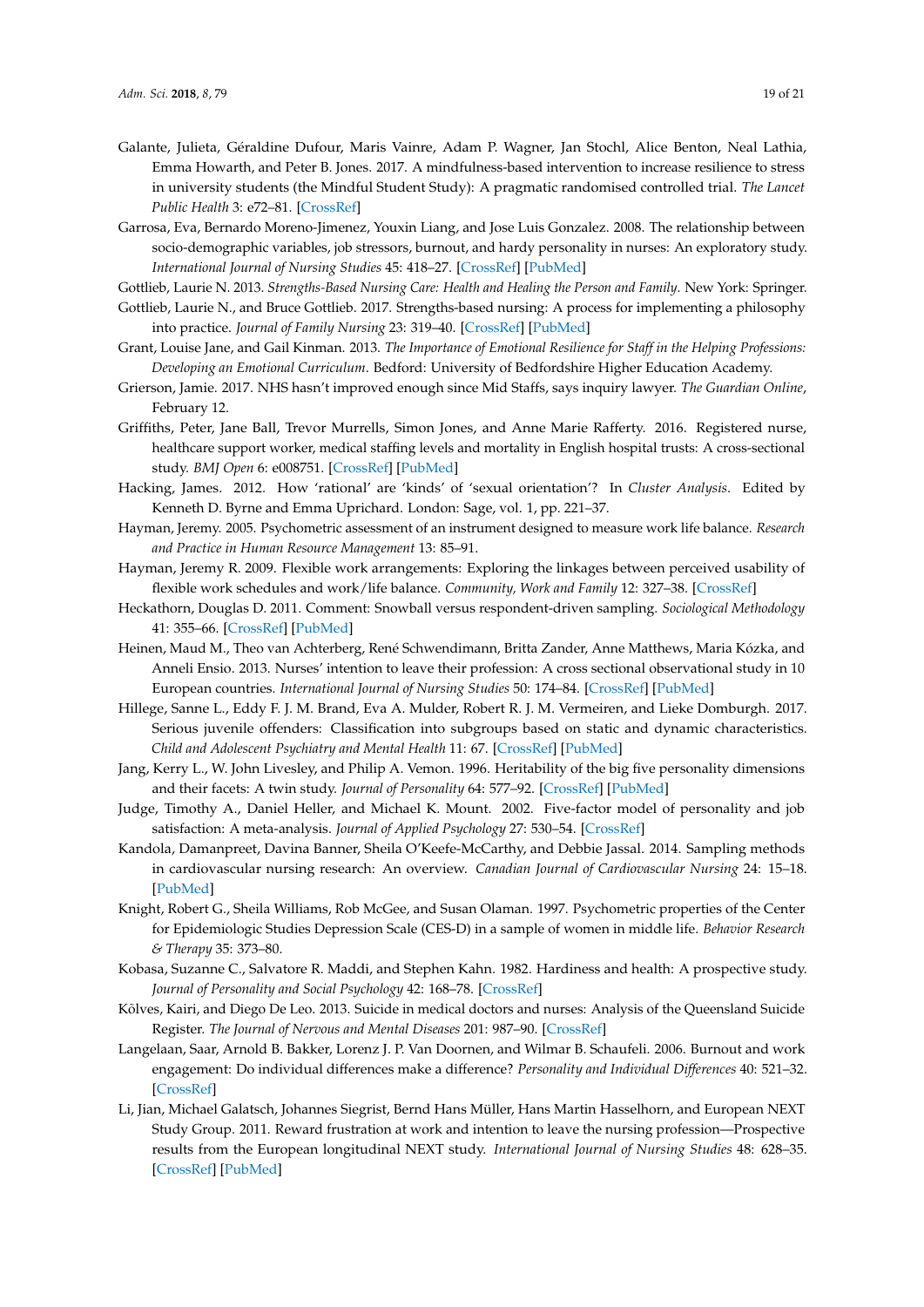- <span id="page-19-19"></span>Lloyd, Joda, Frank W. Bond, and Paul E. Flaxman. 2013. The value of psychological flexibility: Examining psychological mechanisms underpinning a cognitive behavioural therapy intervention for burnout. *Work & Stress* 27: 181–99.
- <span id="page-19-5"></span>Maben, Jill, Sue Latter, and Jill Macleod Clark. 2006. The theory–practice gap: Impact of professional–bureaucratic work conflict on newly-qualified nurses. *Journal of Advanced Nursing* 55: 465–77. [\[CrossRef\]](http://dx.doi.org/10.1111/j.1365-2648.2006.03939.x)
- <span id="page-19-7"></span>Marsh, Sarah. 2018. More nurses needed to avoid new Mid Staffs-style scandal, says RCN. *The Guardian Online*, February 5.

<span id="page-19-10"></span>Maslach, Christina, and Susan E. Jackson. 1986. *Maslach Burnout Inventory*. Palo Alto: Consulting Psychologists Press.

- <span id="page-19-11"></span>Maslach, Christina, Wilmar B. Schaufeli, and Michael P. Leiter. 2001. Job burnout. *Annual Review of Psychology* 52: 397–422. [\[CrossRef\]](http://dx.doi.org/10.1146/annurev.psych.52.1.397) [\[PubMed\]](http://www.ncbi.nlm.nih.gov/pubmed/11148311)
- <span id="page-19-12"></span>Maslach, Christina, Susan E. Jackson, Michael P. Leiter, Wilmar B. Schaufeli, and Richard L. Schwab. 2006. *Maslach Burnout Inventory Manual*, 5th ed. Palo Alto: Consulting Psychologists Press.
- <span id="page-19-8"></span>McCrae, Robert R., Paul T. Costa, Margarida Pedroso de Lima, António Simões, Fritz Ostendorf, Alois Angleitner, and Iris Marušić. 1999. Age differences in personality across the adult life span: Parallels in five cultures. *Developmental Psychology* 35: 466–80. [\[CrossRef\]](http://dx.doi.org/10.1037/0012-1649.35.2.466) [\[PubMed\]](http://www.ncbi.nlm.nih.gov/pubmed/10082017)
- <span id="page-19-15"></span>McCrae, Robert R., Shinji Yamagata, Kerry L. Jang, Rainer Riemann, Juko Ando, Yutaka Ono, Alois Angleitner, and Frank M. Spinath. 2008. Substance and artifact in the higher-order factors of the Big Five. *Journal of Personality and Social Psychology* 95: 442–60. [\[CrossRef\]](http://dx.doi.org/10.1037/0022-3514.95.2.442)
- <span id="page-19-1"></span>McEvoy, Phil, and David Richards. 2003. Critical realism: A way forward for evaluation research in nursing? *Journal of Advanced Nursing* 43: 411–20. [\[CrossRef\]](http://dx.doi.org/10.1046/j.1365-2648.2003.02730.x)
- <span id="page-19-4"></span>McSherry, Robert, Paddy Pearce, Karen Grimwood, and Wilfred McSherry. 2012. The pivotal role of nurse managers, leaders and educators in enabling excellence in nursing care. *Journal of Nursing Management* 20: 7–19. [\[CrossRef\]](http://dx.doi.org/10.1111/j.1365-2834.2011.01349.x)
- <span id="page-19-18"></span>Mokhtarian, Patricia, David Ory, and Xinyu Cao. 2012. Shopping-related attitudes: A factor analytical and cluster analysis. In *Cluster Analysis*. Edited by Kenneth D. Byrne and Emma Uprichard. London: Sage, vol. 3, pp. 157–70.
- <span id="page-19-21"></span>Montes-Berges, Bernard, and Jean-Marc Augusto. 2007. Exploring the relationship between perceived emotional intelligence, coping, social support and mental health in nursing students. *Journal of Psychiatric and Mental Health Nursing* 14: 163–71. [\[CrossRef\]](http://dx.doi.org/10.1111/j.1365-2850.2007.01059.x)
- <span id="page-19-3"></span><span id="page-19-2"></span>NMC. 2015. *Standards and Competence for Registered Nurses*. London: Nursing and Midwifery Council.
- Parlour, Randal, and Brendan McCormack. 2012. Blending critical realist and emancipatory practice development methodologies: Making critical realism work in nursing research. *Nursing Inquiry* 19: 308–21. [\[CrossRef\]](http://dx.doi.org/10.1111/j.1440-1800.2011.00577.x)
- <span id="page-19-17"></span>Peterson-Graziose, Virginia, Jennifer Bryer, and Maria Nikolaidou. 2013. Self-esteem and self-efficacy as predictors of attrition in associate degree nursing students. *Journal of Nursing Education* 52: 351–54. [\[CrossRef\]](http://dx.doi.org/10.3928/01484834-20130520-01)
- <span id="page-19-14"></span>Pisanti, Renato, Caterina Lombardo, Fabio Lucidi, Cristiano Violani, and David Lazzari. 2013. Psychometric properties of the Maslach Burnout Inventory for human services among Italian nurses: A test of alternative models. *Journal of Advanced Nursing* 69: 697–707. [\[CrossRef\]](http://dx.doi.org/10.1111/j.1365-2648.2012.06114.x)
- <span id="page-19-16"></span>Radloff, Lenore Sawyer. 1977. The CES-D scale: A self report depression scale for research in the general population. *Applied Psychological Measurement* 1: 385–40. [\[CrossRef\]](http://dx.doi.org/10.1177/014662167700100306)
- <span id="page-19-6"></span>RCN. 2017. *Principles of Nursing Practice*. London: The Royal College of Nursing.
- <span id="page-19-22"></span>Rego, Arménio, Lucinda Godinho, Anne McQueen, and Miguel P. Cunha. 2010. Emotional intelligence and caring behaviour in nursing. *The Service Industries Journal* 30: 1419–37. [\[CrossRef\]](http://dx.doi.org/10.1080/02642060802621486)
- <span id="page-19-0"></span>Revans, Reginald W. 1996. The hospital as a human system. Reprinted from *Physics in Medicine and Biology*, Vol. 7, No. 2, pp. 147–155, October 1962. *Bulletin of the New York Academy of Medicine* 73: 418–26. [\[PubMed\]](http://www.ncbi.nlm.nih.gov/pubmed/8982530)
- <span id="page-19-13"></span>Rich, Victoria L., and Alexander R. Rich. 1987. Personality hardiness and burnout in female staff nurses. *Journal of Nursing Scholarship* 19: 63–66. [\[CrossRef\]](http://dx.doi.org/10.1111/j.1547-5069.1987.tb00592.x)
- <span id="page-19-20"></span>Ross, Linda, Rene Van Leeuwen, Donia Baldacchino, Tove Giske, Wilfred McSherry, Aru Narayanasamy, Carmel Downes, Paul Jarvis, and Annemiek Schep-Akkerman. 2014. Student nurses perceptions of spirituality and competence in delivering spiritual care: a European pilot study. *Nurse Education Today* 34: 697–702. [\[CrossRef\]](http://dx.doi.org/10.1016/j.nedt.2013.09.014) [\[PubMed\]](http://www.ncbi.nlm.nih.gov/pubmed/24119953)
- <span id="page-19-9"></span>Sadler, Georgia Robins, Hau-Chen Lee, Rod Seung-Hwan Lim, and Judith Fullerton. 2010. Recruitment of hard-to-reach population subgroups via adaptations of the snowball sampling strategy. *Nursing & Health Sciences* 12: 369–74.